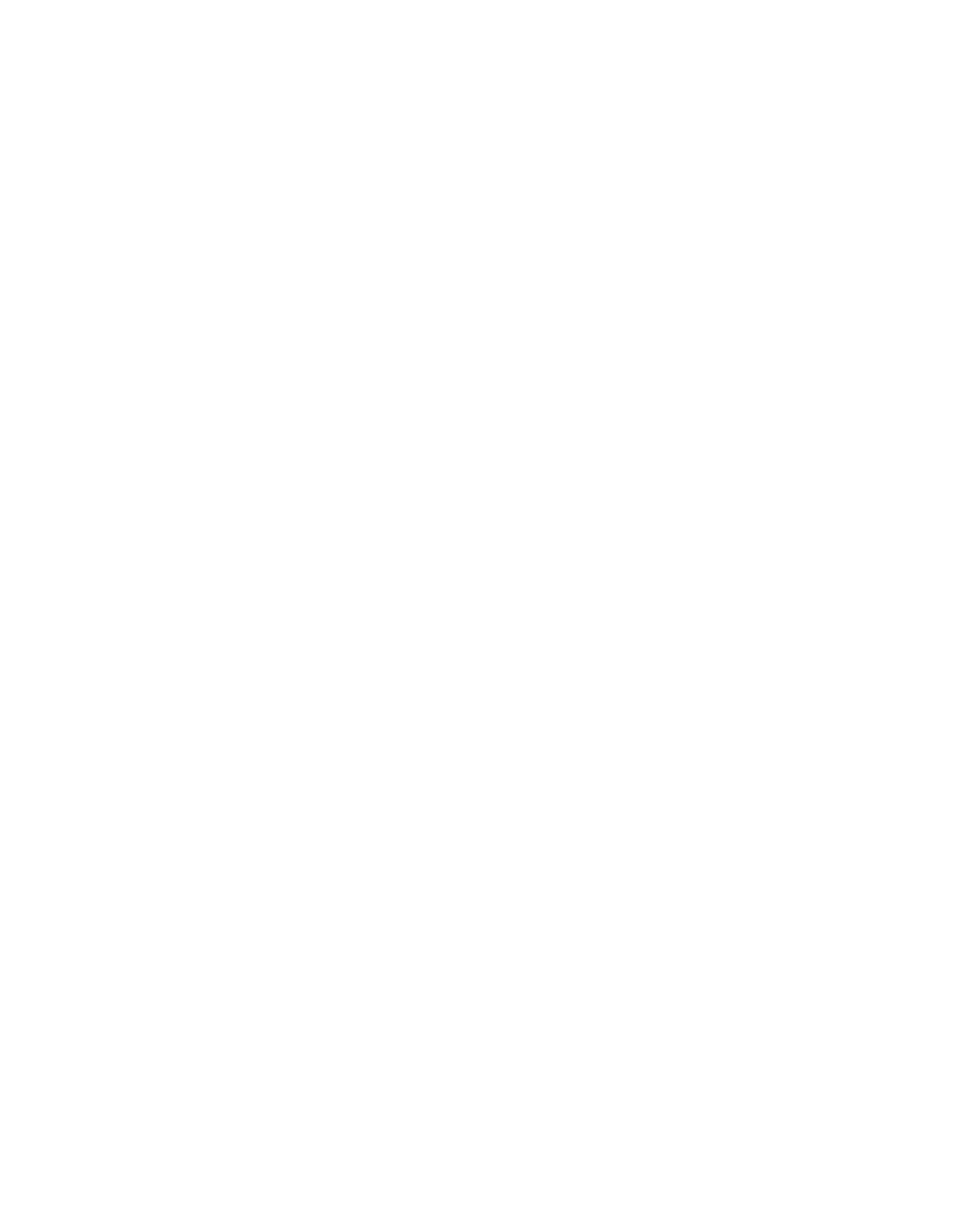

## Lifeguard Effectiveness

A Report of the Working Group

Editors: Christine M. Branche, Ph.D. Steven Stewart, M.S. Division of Unintentional Injury Prevention National Center for Injury Prevention and Control Centers for Disease Control and Prevention Department of Health and Human Services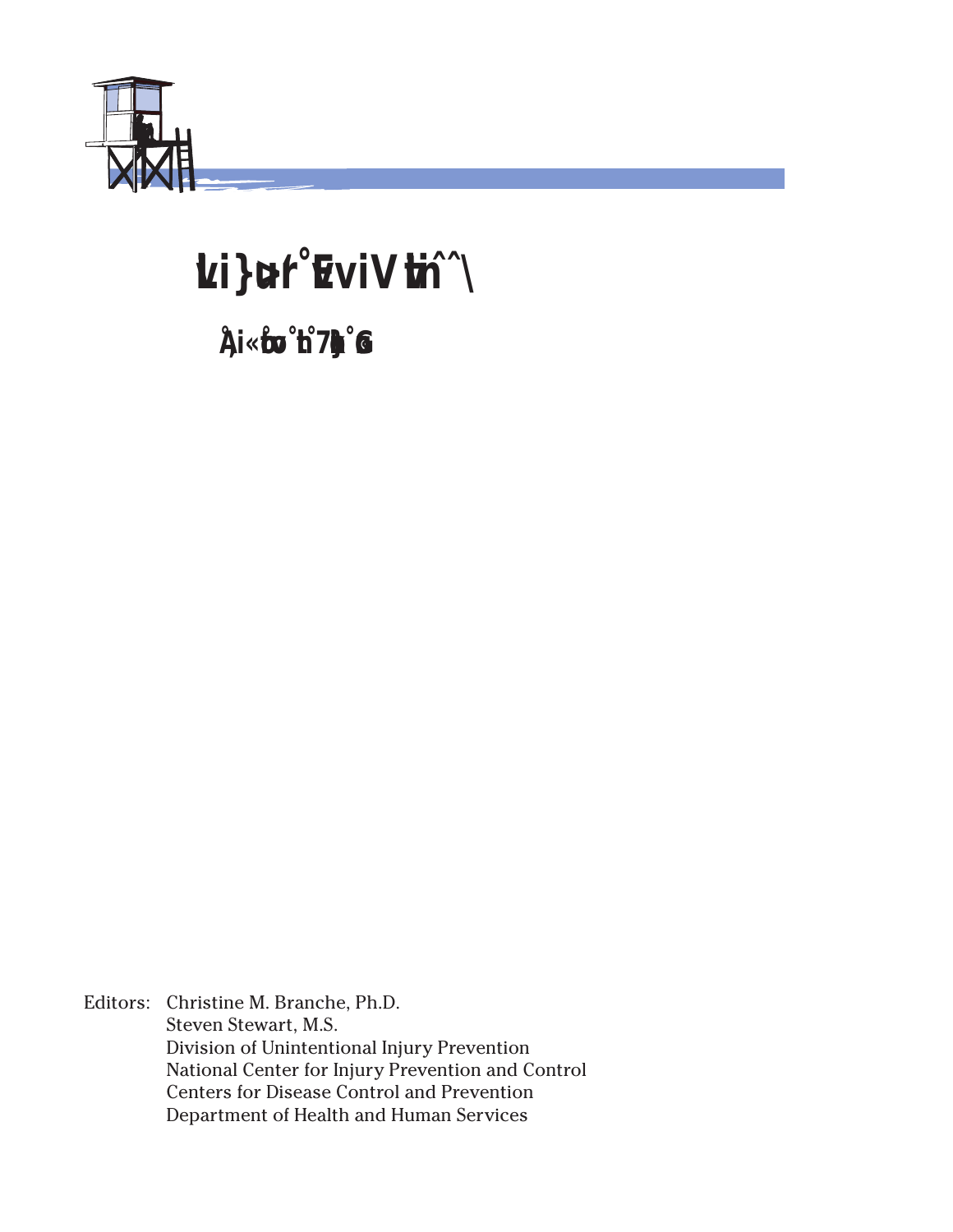*Lifeguard Effectiveness: A Report of the Working Group* is a publication of the National Center for Injury Prevention and the Centers for Disease Control and Prevention

> **Centers for Disease Control and Prevention** Jeffrey P. Koplan, M.D., M.P.H., Director

**National Center for Injury Prevention and Control** Sue Binder, M.D., Director

**Division of Unintentional Injury Prevention** Christine M. Branche, Ph.D., Director

Production services were provided by staff of the Management Analysis and Services Office, CDC.

*Suggested Citation:* Branche CM, Stewart S. (Editors). *Lifeguard Effectiveness: A Report of the Working Group*. Atlanta: Centers for Disease Control and Prevention, National Center for Injury Prevention and Control; 2001.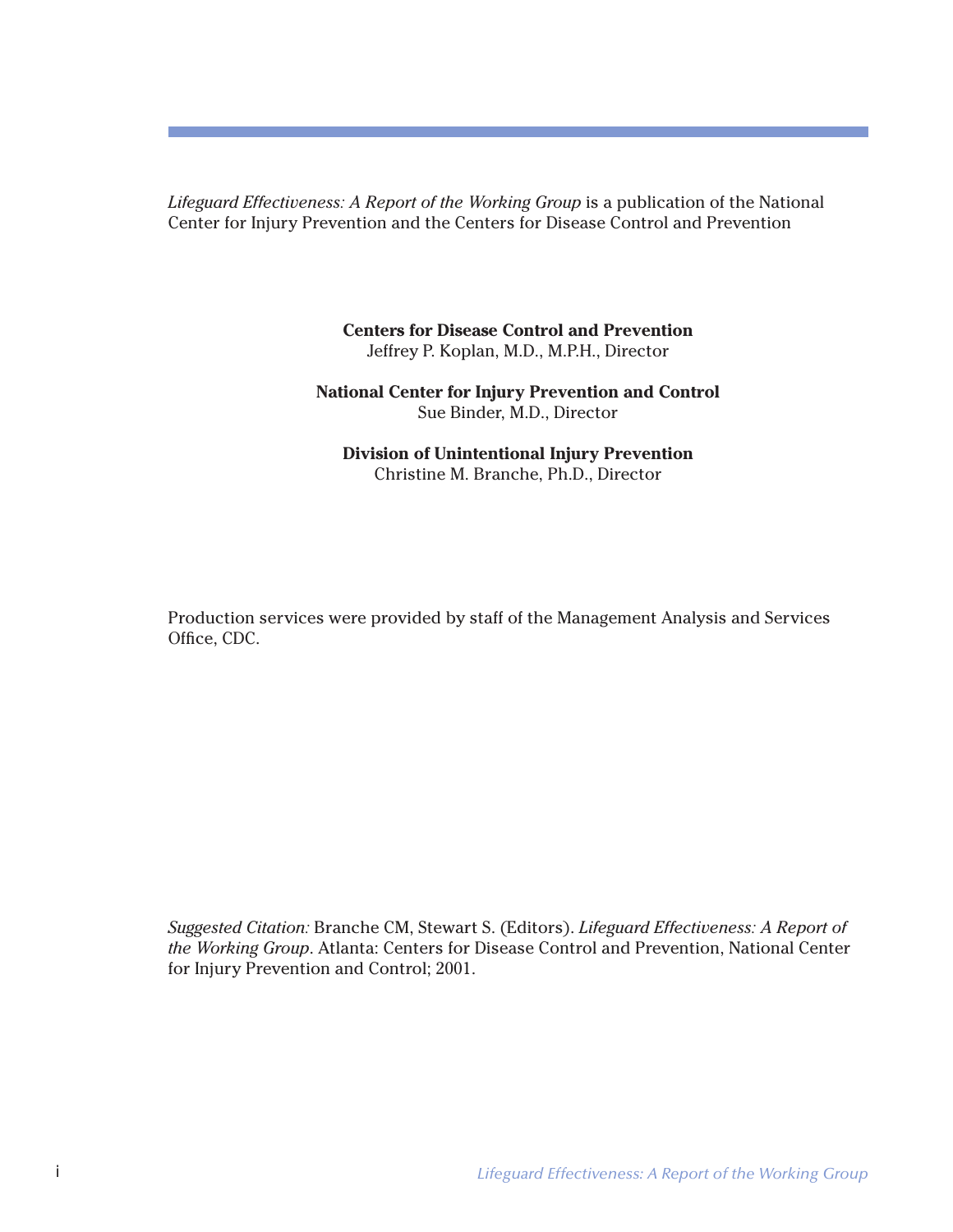## **Table of Contents**

| A Brief History and Background of Lifeguarding Services in the United States 3 |  |
|--------------------------------------------------------------------------------|--|
| Events Describing the Efficacy of Lifeguarding Services                        |  |
|                                                                                |  |
|                                                                                |  |
|                                                                                |  |
|                                                                                |  |
|                                                                                |  |
|                                                                                |  |
|                                                                                |  |
|                                                                                |  |
|                                                                                |  |
|                                                                                |  |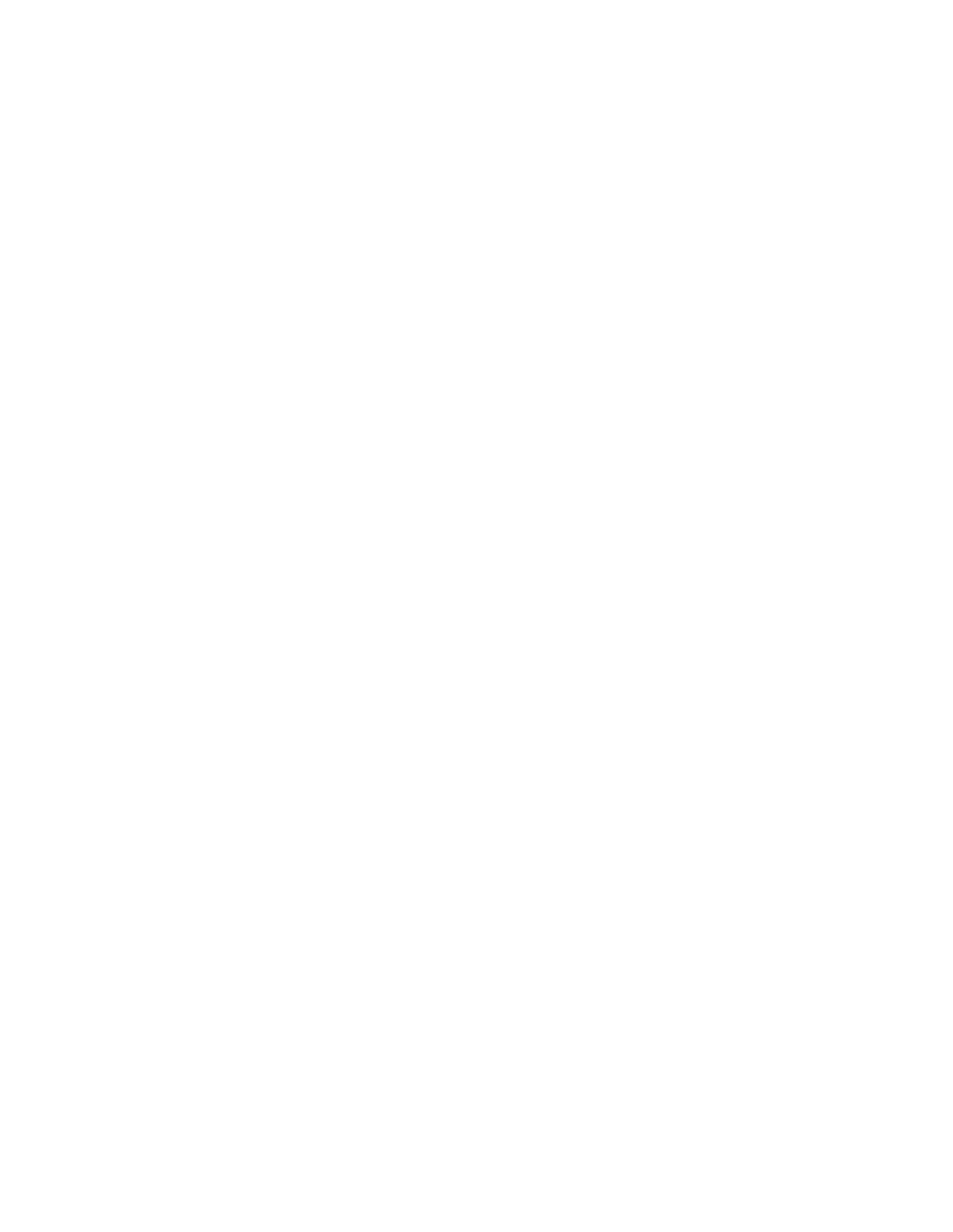Christine M. Branche, Ph.D. Director Division of Unintentional Injury Prevention National Center for Injury Prevention and Control Centers for Disease Control and Prevention Atlanta, Georgia

> B. Chris Brewster San Diego Lifeguard Service San Diego, California

Mike Espino American Red Cross Health & Safety Services, National Headquarters Falls Church, Virginia

> John Fletemeyer, Ph.D. Palm Beach Police Department Law Enforcement Division Palm Beach, Florida

Ralph Goto Water Safety Administrator Department of Parks and Recreation Honolulu, Hawaii

> Rick Gould Safety Officer City of Santa Cruz Santa Cruz, California

Brad Keshlear Natural Resources Management Branch U.S. Army Corps of Engineers Atlanta, Georgia

Fred A. Mael, Ph.D. Research Scientist The American Institutes for Research Washington, District of Columbia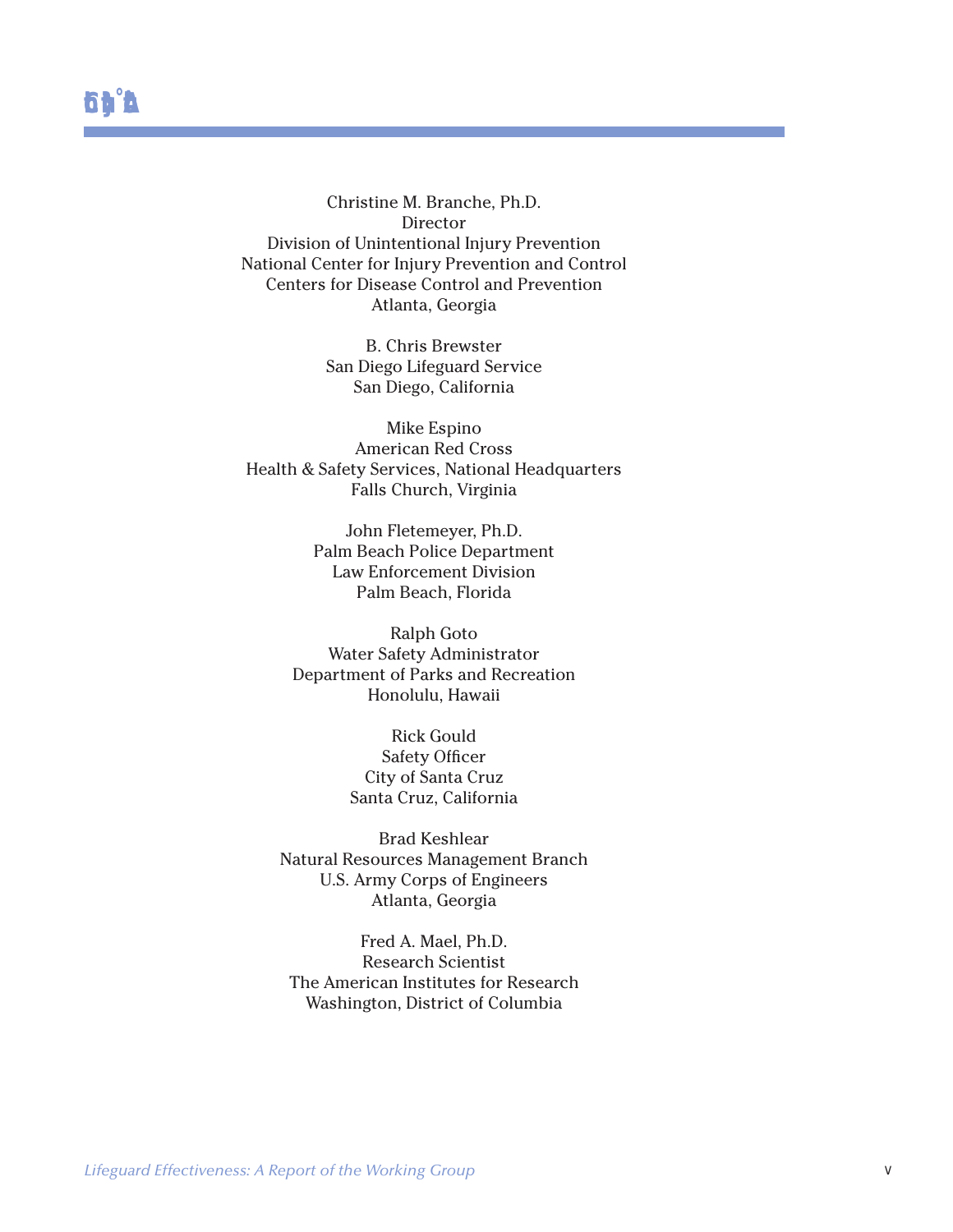Carl Martinez Water Safety Coordinator National Park Service U.S. Department of the Interior Gateway NRA Headquarters Brooklyn, New York

Michael A. Oostman Jeff Ellis and Associates, Inc. Kingwood, Texas

Frank Pia Pia Consulting Services Larchmont, New York

William Richardson President, U.S. Lifesaving Association Huntington Beach, California

#### *Acknowledgments*

For contributing to organizing the meeting, Cecil Threat and La Tanya Butler. For assistance in editing the drafts of this report, David A. Sleet, Ph.D., and B. Chris Brewster. For compiling and organizing the Resource Guide, Mike Espino and Yvonne Norman. And to each member of the working group for their patience in answering what may have seemed to be endless questions for clarification.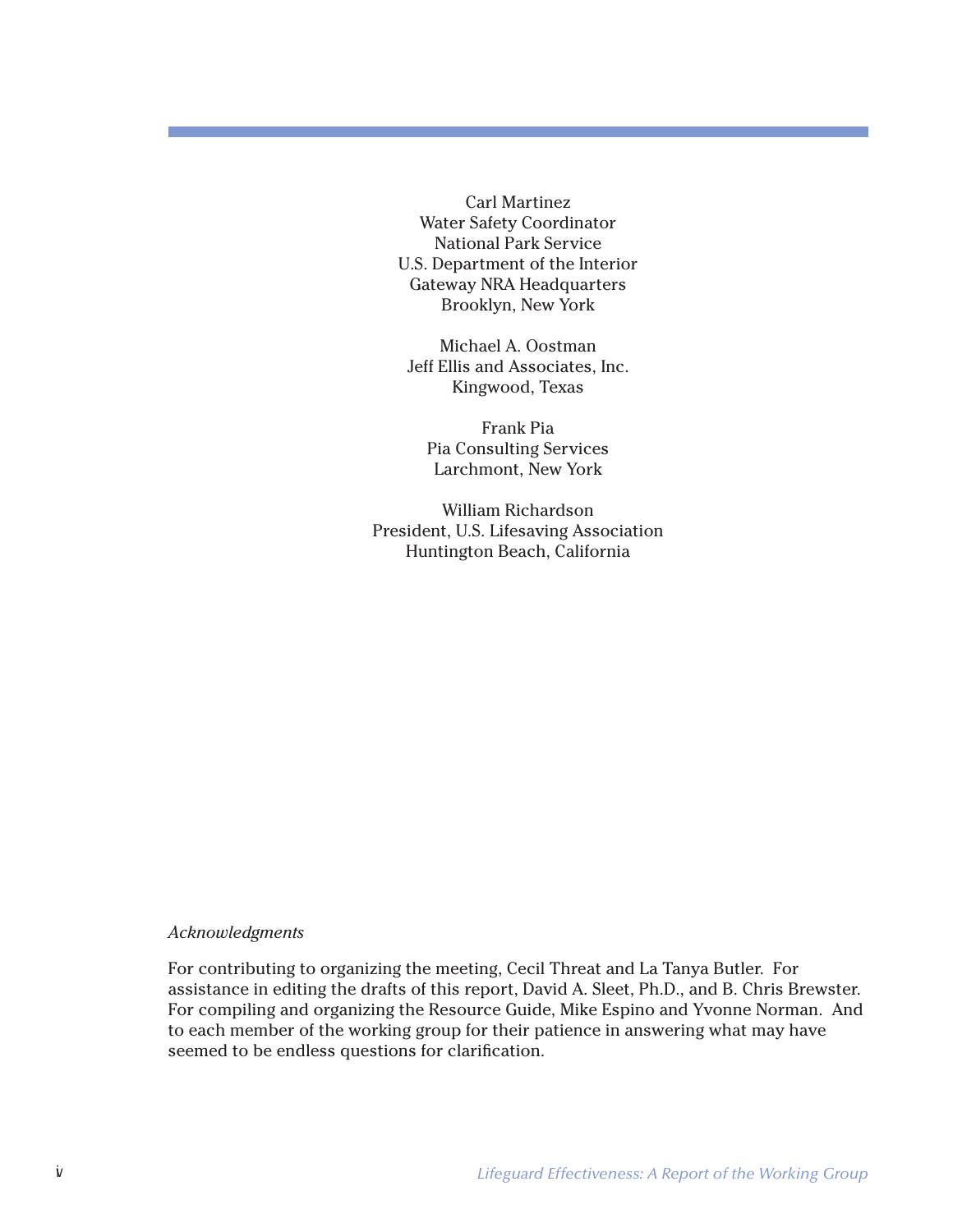Each year, about 4,000 people die from drowning in the United States. Drowning was a leading cause of unintentional injury death among all ages in 1998, and the second leading cause of unintentional injury death among children ages 1-14 that same year. Approximately 50-75% of drownings occur in open water such as oceans, lakes, rivers, and ponds. About 60% of drowning deaths among children occur in swimming pools.

Many organizations, including the Centers for Disease Control and Prevention (CDC), routinely respond to inquiries regarding the efficacy of lifeguards in preventing drownings. Community and local government officials facing decisions about whether to begin, retain, or discontinue lifeguarding services typically want to know whether lifeguards are truly effective in preventing drowning and other aquatic mishaps, and whether the value of providing lifeguard protection outweighs the costs. Most drownings are preventable through a variety of strategies, one of which is to provide lifeguards in public areas where people are known to swim and to encourage people to swim in those protected areas. Some estimates indicate that the chance of drowning at a beach protected by lifeguards can be less than one in 18 million. There is no doubt that trained, professional lifeguards have had a positive effect on drowning prevention in the United States.

The significance of the patron surveillance and supervision that lifeguards provide is emphasized by understanding how people drown. Many people assume that drowning persons are easy to identify because they exhibit obvious signs of distress. Instead, people tend to drown quietly and quickly. Children and adults are rarely able to call out or wave their arms when they are in distress in the water, and can submerge in 20-60 seconds. For these reasons, managers should never assign lifeguards duties that distract them from keeping an eye on the water, such as selling admission tickets or refreshments. In addition, the presence of lifeguards may deter behaviors that could put swimmers at risk for drowning, such as horseplay or venturing into rough or deep water, much like increased police presence can deter crime.

When making decisions about using lifeguards and other means of increasing public safety in aquatic settings, policy makers should use available local evidence. This evidence includes:

- the effects that lifeguards have had on patrons' safety and attitudes;
- the number of people using the facility or beach area during the past years;
- the incidence of water-related injuries and drownings at the facility or beach area during those time periods;
- data on the number of water-related injuries and drownings at pools and beaches in the local area or state with and without lifeguards, for comparison; and
- the level of lifeguards provided (e.g., number of lifeguards per number of persons using the facility).

Using the facility).<br> **Lifeguards and legal issues related to using lifeguards.**<br> *Lifeguard Effectiveness: A Report of the Working Group* vii In addition to these factors, policy makers should consider public attitudes about lifeguards and legal issues related to using lifeguards.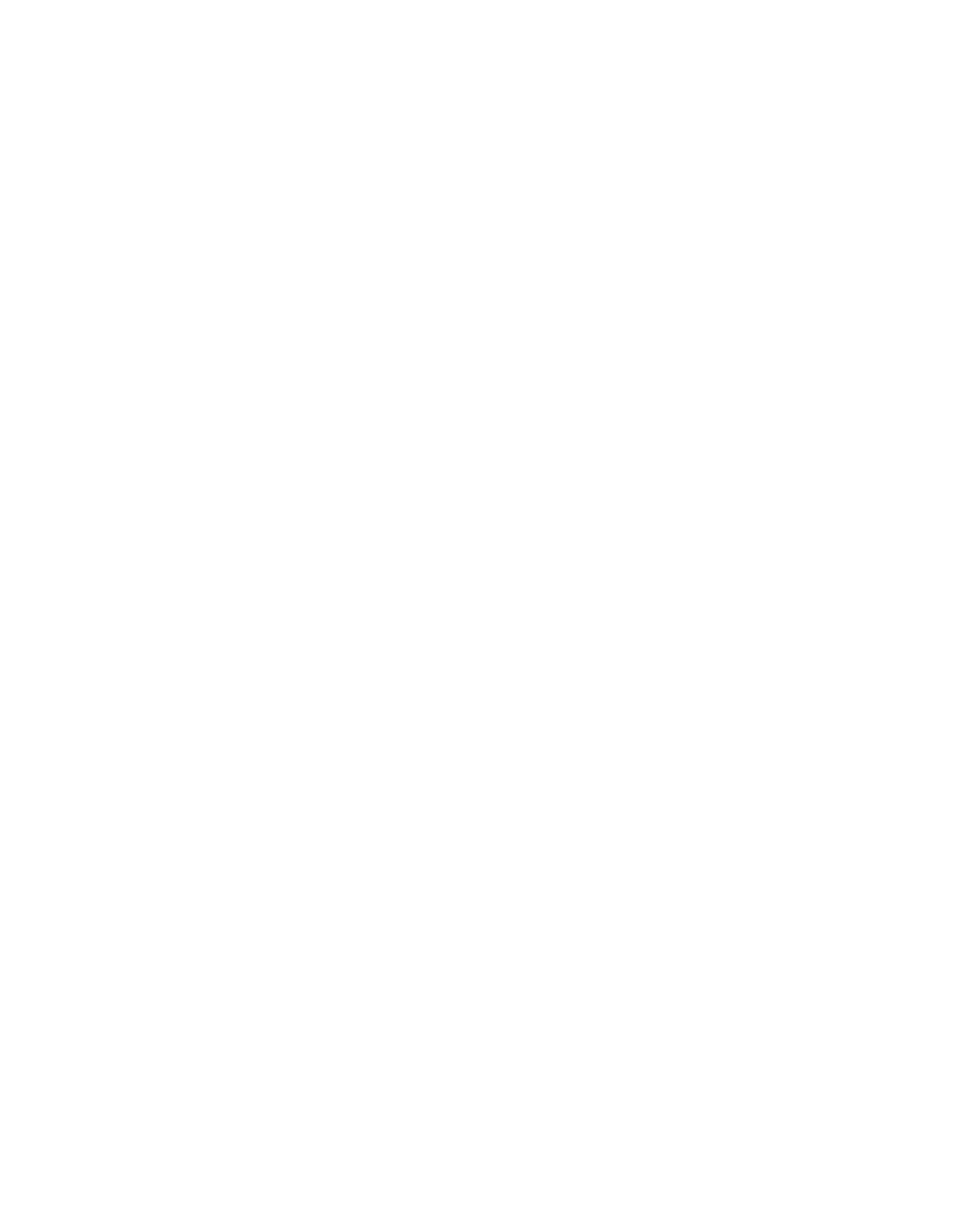## **Introduction**

Each year, about 4,000 people die from drowning in the United States (National Center for Health Statistics, 2000). Drowning was a leading cause of unintentional injury death among all ages in 1998, and the second leading cause of unintentional injury death among children ages 1-14 that same year (National Center for Health Statistics, 2000). Approximately 50-75% of drownings occur in open water such as oceans, lakes, rivers, and ponds (Dietz & Baker, 1974). About 60% of drowning deaths among children occur in swimming pools (Dietz & Baker, 1974).

Most drownings are preventable through such means as restricting swimming areas, posting warning signs, and fencing the perimeters of pools and waterways. Two important preventive strategies are providing lifeguards in public areas where swimmers frequent, and encouraging use of such protected areas. The United States Lifesaving Association (USLA) compiles statistics for drownings that occur at about 95% of ocean beaches and at some non-ocean sites patrolled by lifeguards.<sup>1</sup> For the years 1988-1997, USLA recorded fewer than 100 drownings at these sites with more than three-quarters occurring during hours when the beaches were unguarded (USLA, 2000). These data indicate that the vast majority of drownings each year occur at unguarded locations (Mael, Seck, & Russell, 1999); about 60%-70% of U.S. beaches are unguarded (Brewster & Richardson, 2001). USLA statistics estimate that the chance of drowning at a beach protected by lifeguards trained under USLA standards is less than one in 18 million per year (USLA,  $2001$ ).<sup>2</sup>

The Centers for Disease Control and Prevention (CDC), the American Red Cross and USLA routinely respond to inquiries regarding the efficacy of lifeguards in preventing drownings. Community and local government officials facing decisions about whether to begin, retain, or discontinue lifeguarding services typically want to know whether lifeguards are truly effective in preventing drowning and other aquatic mishaps, and whether the value of providing lifeguards outweighs the costs. Officials often use cost as the primary criterion in their decision-making.

This report is the result of a 1998 meeting CDC convened with a panel of experts to identify gaps in lifeguard effectiveness at recreational waters, and ways to remedy them. This meeting was intended as a discussion about the issues related to the provision of lifeguards. This working group discussed:

- the problem of retaining lifeguards and evaluating the efficacy of existing lifeguard services;
- drowning fatalities and other hazards resulting when lifeguards were removed from facilities;

<sup>1</sup> Open water lifeguard agencies submit reports on annual beach attendance, rescues, preventive actions, drownings and other information to USLA, which reports lifesaving statistics from eight regions, with typically over 85 agencies and beaches reporting (USLA, 2001).

*Lifeguard Effectiveness: A Report of the Working Group* <sup>1</sup> <sup>2</sup> This calculation is based on ten years of reports from USLA affiliated lifeguard agencies, comparing estimated beach attendance to the number of drownings in areas under lifeguard protection.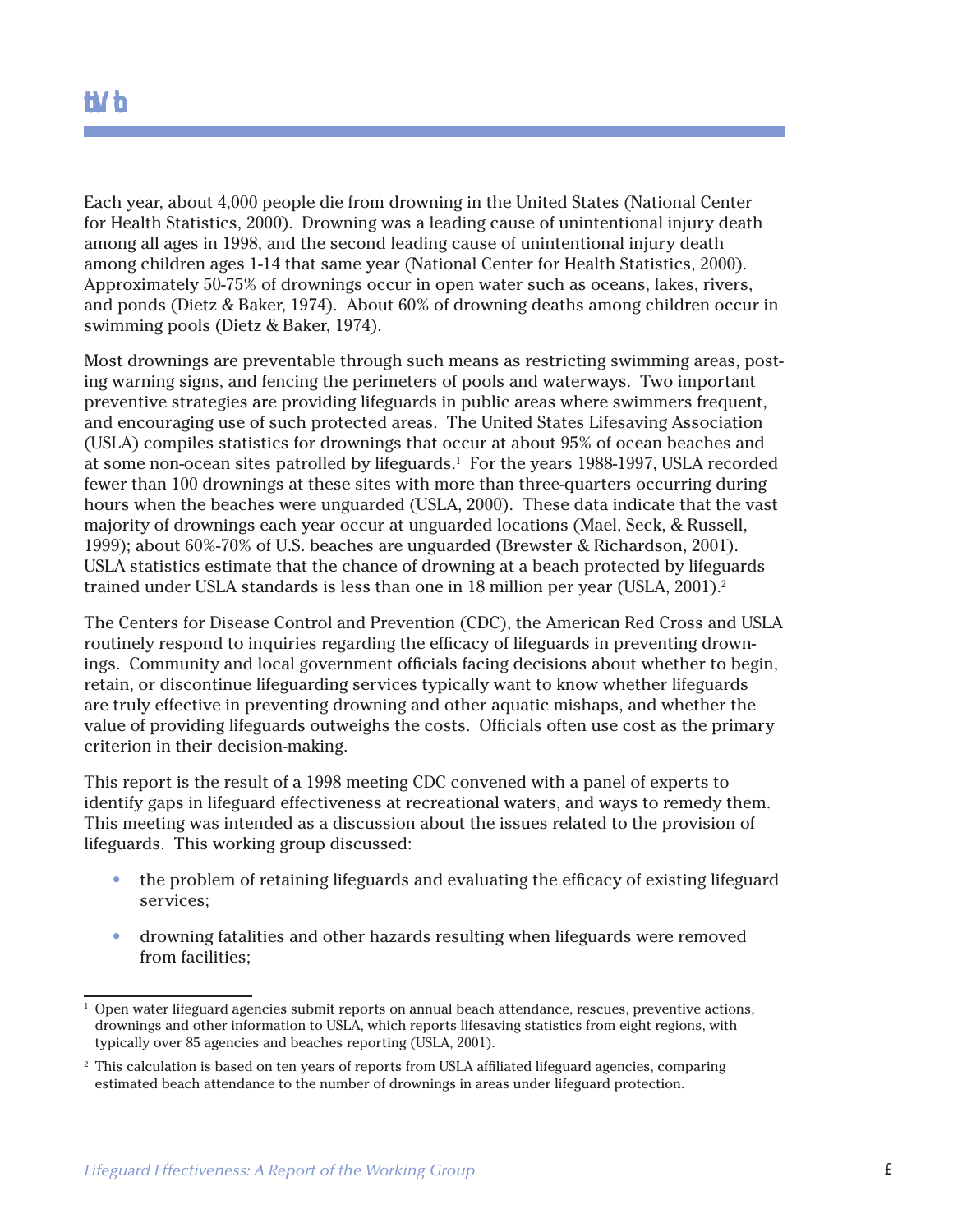- the best methods to communicate information about the efficacy of lifeguards to relevant constituents; and
- sources of information about the efficacy of lifeguards, additional data, resources, and case studies.

The report includes a brief history of lifeguarding services in the United States; data and findings related to the use of lifeguards in preventing drowning in open water and swimming pool facilities; the experience of an agency which does not provide lifeguards at its water recreation facilities; and economic and legal issues related to the provision of lifeguards. We also provide suggestions for decision makers and alternative solutions for preventing drowning.

Drowning prevention, much like other areas of injury prevention, is a young and emerging field. This report aims to stimulate new ideas and approaches. The authors of this report hope it is useful to local policy makers who must make vital decisions about the provision of lifeguards and other interventions to enhance water safety in their communities.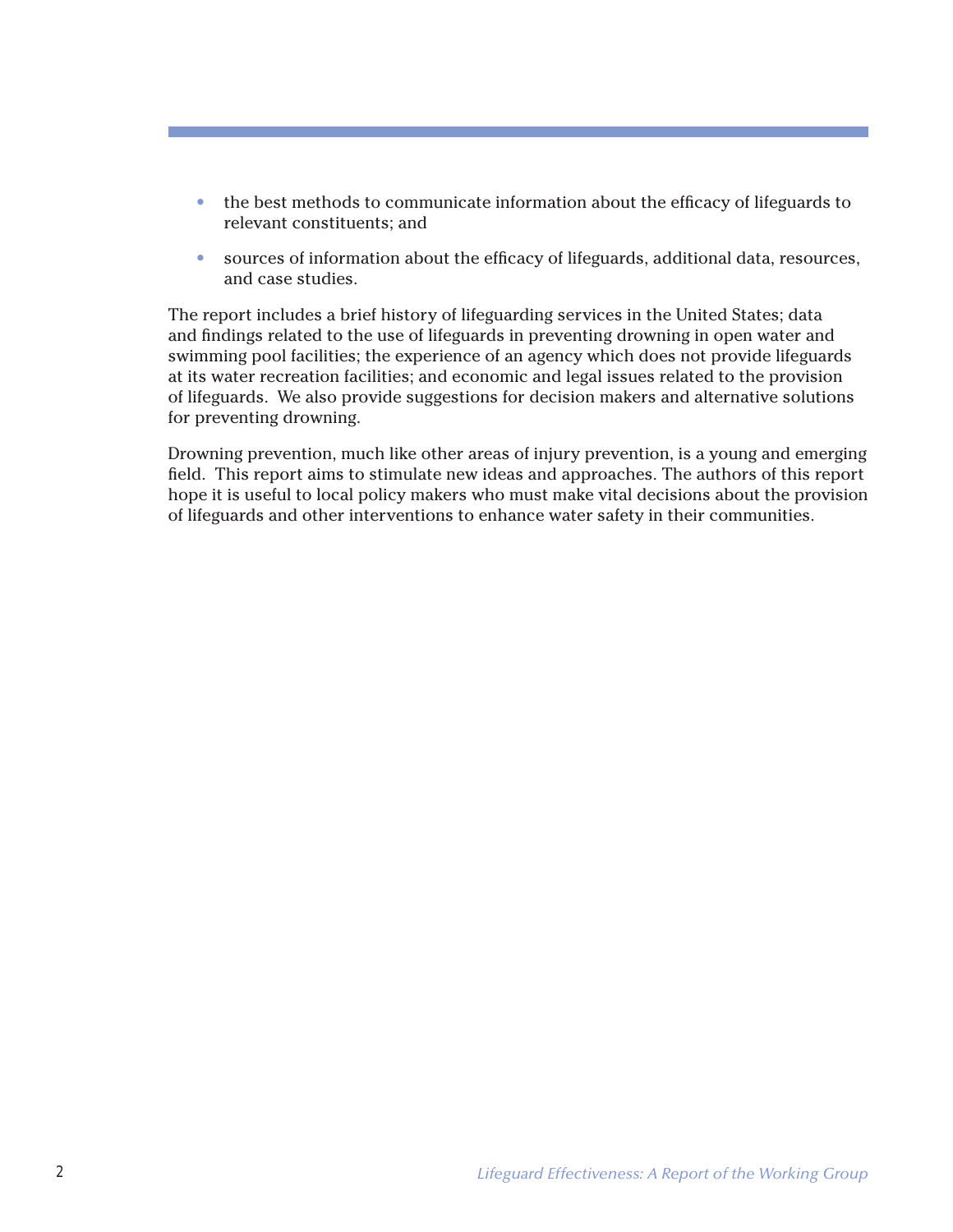In the 1800s, swimming, then known as bathing, became an increasingly popular recreational activity in the United States. Entrepreneurs built resorts in places like Atlantic City, New Jersey, to attract people from inland cities to escape the summer heat. As water activity increased, so did the incidence of drowning. In fact, by the early 1900s as many as 9,000 people drowned each year in the United States (American Red Cross, 1995).

Initial efforts to reduce drownings included installing lifelines.<sup>3</sup> However, lifelines proved inadequate because struggling swimmers were not always able to hold on to them. Duke Kahanamoku, the famed Hawaiian surfer, introduced the rescue board between 1910 and 1915, and Captain Harry Sheffield of South Africa is credited with developing the first rescue float (American Red Cross, 1995). Some municipalities assigned police officers to perform water rescues, but this diverted resources from law enforcement. Eventually, municipalities began to hire persons trained and equipped specifically for water rescue. They were called "lifeguards."

The lack of a consistent lifeguard presence at all bathing areas led the Young Men's Christian Association (YMCA) to develop a volunteer National Lifesaving Service in 1912. In 1914, Commodore Wilbert E. Longfellow established the American Red Cross Lifesaving, which trained swimmers throughout the United States in lifesaving and resuscitation, organized them into a volunteer corps, and encouraged them to accept responsibility for supervision of bathing activities in their communities.

At their inception, these lifesaving training programs primarily emphasized personal water safety: how to prevent drownings and protect oneself in emergencies. Nonswimming rescue methods, such as throwing a rope or a floating object to the person in the water, were encouraged. Lifeguards considered swimming rescues a last resort due to the hazard presented by a panicked person in the water.

However, swimming rescues were unavoidable for professional beach lifeguards in the United States. Special tools, such as the landline<sup>4</sup> and the dory,<sup>5</sup> were developed to assist in swimming rescues. Over time, improved lifesaving devices were created by beach lifeguards in the United States. These include the rescue buoy, the rescue tube, and the rescue board<sup>6</sup> which are commonly used around the world at beaches, pools, and water parks. Today, many beach lifeguards use powerboats and personal watercraft to assist them in reaching off-shore swimmers in distress quickly and use scuba equipment for deep water rescues.

In 1964, the organization now known as the United States Lifesaving Association (USLA) was founded by members of several California surf lifeguard agencies originally to enhance lifesaving efforts and drowning prevention, to standardize beach lifeguard practices, to educate the public about water safety, and to improve professionalism among

<sup>&</sup>lt;sup>3</sup> Lifelines are ropes tied onshore and to poles in the ocean water, to which bathers can cling.

<sup>%</sup> The landline is a rope used by a lifeguard during a swimming rescue. A lifeguard swims with the landline to a<br>victim in the water, and people sonshore pull both lifeguard and victim to safety.<br><sup>5</sup> The dory is a small boa <sup>4</sup> The landline is a rope used by a lifeguard during a swimming rescue. A lifeguard swims with the landline to a victim in the water, and people sonshore pull both lifeguard and victim to safety.

<sup>5</sup> The dory is a small boat rowed out to rescue victims in distress.

<sup>&</sup>lt;sup>6</sup> The rescue board is a surfboard modified for rescuing drowning victims.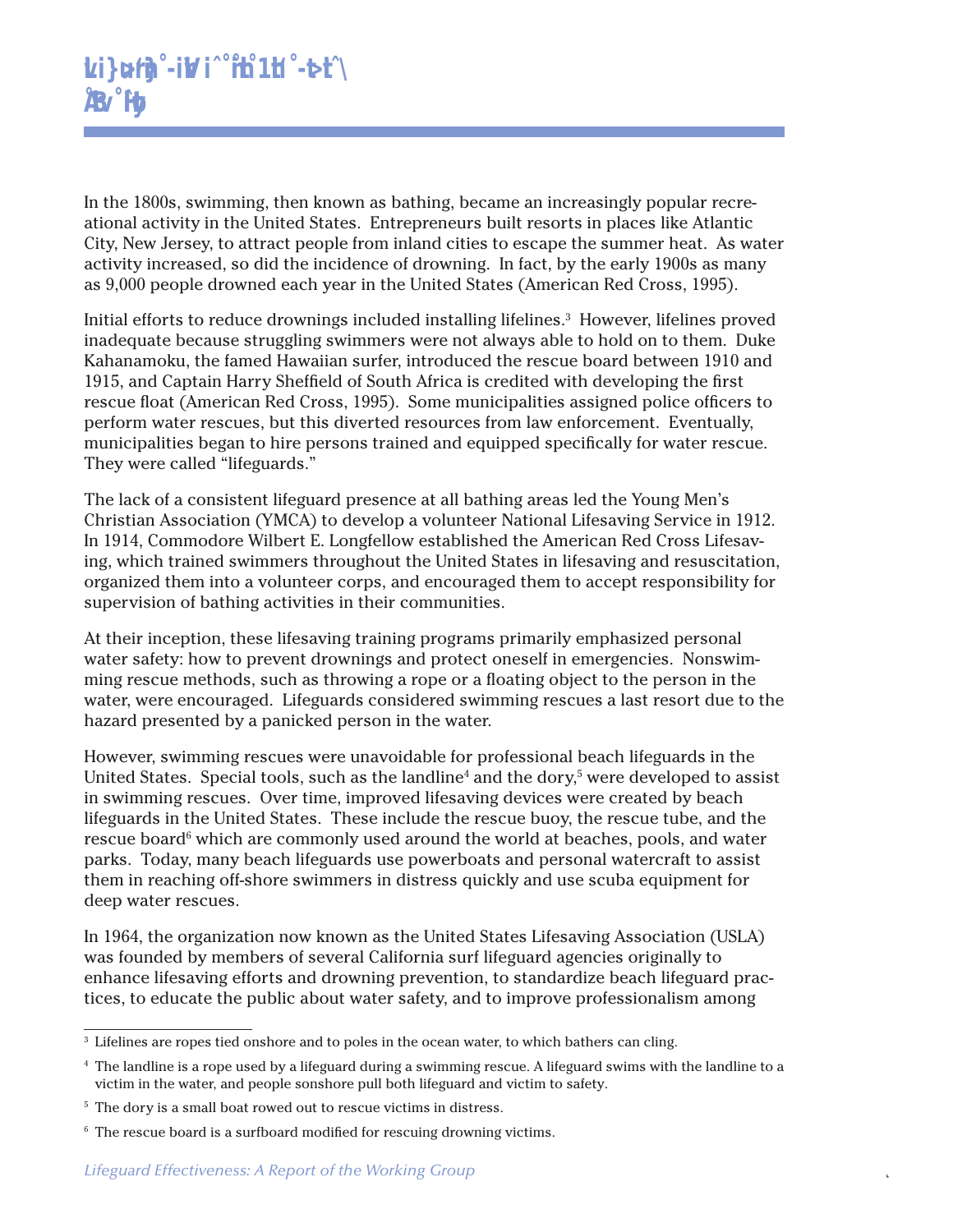beach lifeguard organizations around the country. Membership has since expanded to include any employee of an ocean, bay, lake, river or other open water rescue service (Brewster, 2001). In 1980, the World Waterpark Association was formed to address needs in aquatic amusement parks. Following this, Ellis and Associates, through the National Pool and Waterpark Lifeguard Training program, established specialized waterpark lifesaving standards and certification programs. In 1983 and 1986, respectively, the American Red Cross and YMCA expanded their training programs to provide nationally standardized instruction for lifeguards at both swimming pools and beaches. Local employers continue to provide lifeguard training at most surf beaches. The American Red Cross, USLA and Ellis and Associates establish standards which are universally adopted for lifeguard training.

Lifeguards have always provided first aid as well as rescue. Cardio-pulmonary resuscitation (CPR) and general first aid training are standard requirements for most lifeguards. In addition, many lifeguards are now both trained and certified to use advanced lifesaving tools such as the external defibrillator and portable oxygen. In some communities, lifeguards have taken on broader public safety responsibilities, such as advanced life support, coastal cliff rescue, and law enforcement.

Major aquatic safety organizations in the United States have continually emphasized prevention rather than rescue as the primary method to reduce drownings. Public safety education and onsite supervision by lifeguards have helped keep drowning rates low for 40 years, and have significantly reduced the number of drownings in the United States. Since 1960, both beach attendance and rescues by lifeguards have risen steadily, although the total number of reported drownings on lifeguarded beaches remained relatively stable with fewer than 106 cases each year (USLA, 2000). In fact, from 1986 through 1999, USLA reported that in California, while beach attendance has increased, so has the amount of lifeguard education (See Figure 1 in Appendix) (USLA 2000). Although rescue activity fluctuated, the number of drownings is down.

Estimates indicate that today, U.S. lifeguards rescue more than an estimated 100,000 persons from drowning annually. USLA data show a rescue-to-drowning ratio in the 1960s of one drowning for every 2,004 rescues at beaches with on-duty lifeguards. In the 1990s, however, the ratio improved to one drowning for every 4,832 rescues at lifeguarded beaches. In addition, for every rescue, an effective lifeguard makes scores of preventive actions, such as warning an individual away from a dangerous area and suggesting that poor swimmers stay in shallow water. There is no doubt that trained, professional lifeguards have had a positive effect on drowning prevention in the United States.

While the number of Americans participating in water recreation has grown tremendously since the late 1800s and the popularity of aquatic activities has increased, the annual incidence of drowning in the United States has declined from about 6,300 persons in 1981 to about 4,000 persons in 1998 (National Center for Health Statistics, 2000). Nevertheless, despite the advances in rescue techniques and the decline in drowning rates in the United States, drowning remains a leading cause of unintentional injury death, especially among children and youth. If the incidence of drowning is to be reduced further, greater attention to prevention, including the staffing and training of lifeguards, is essential.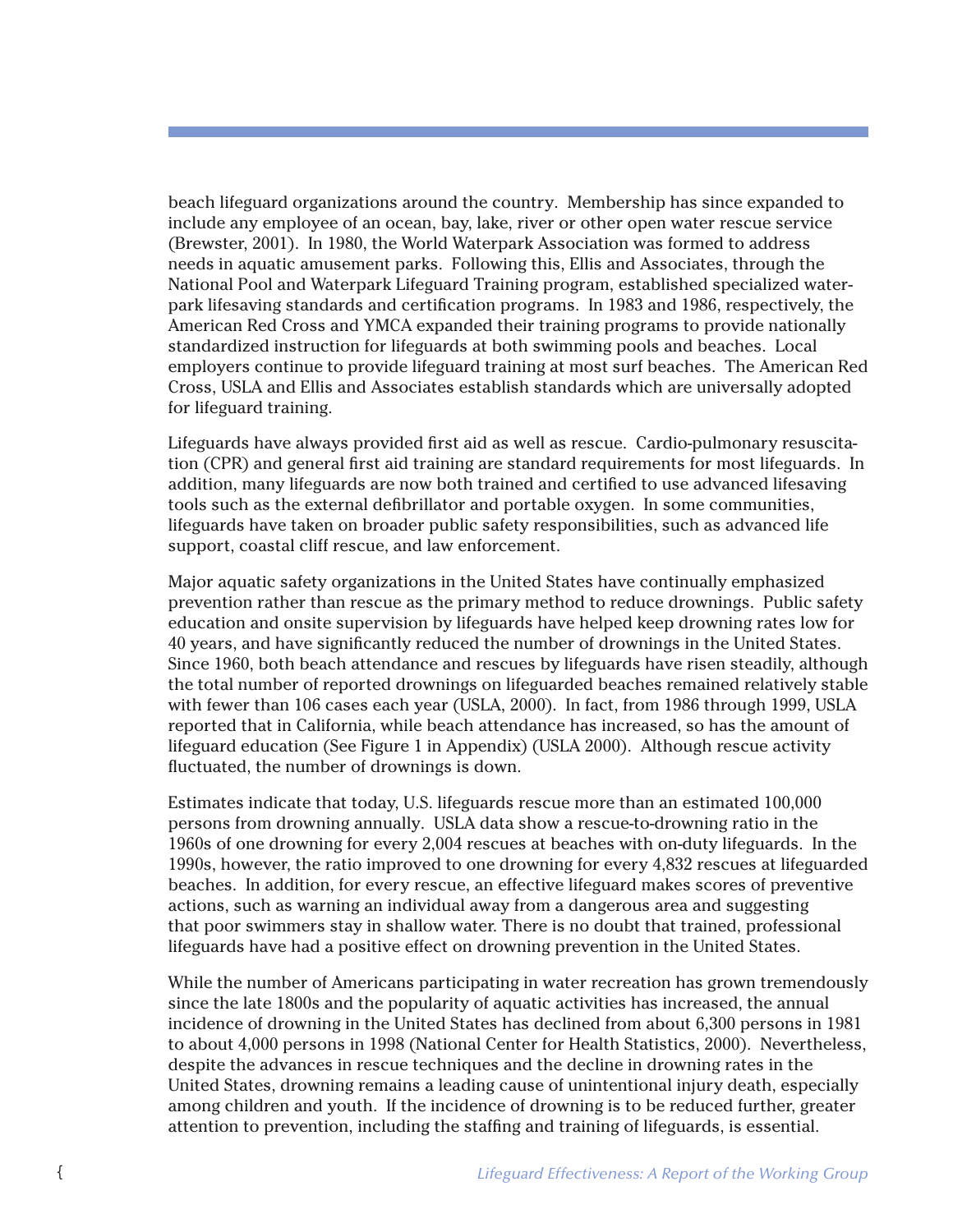Evidence suggests that lifeguard services benefit public safety by saving lives, lowering drowning rates, and preventing injuries in aquatic recreational environments. Lifeguards also indirectly provide economic and social benefits. They add to the savings in emergency medical care and long-term hospital treatment involving cases of near-drowning (Hassell 1997) and alleviate emotional trauma and social costs to family and friends.

Communities sometimes choose to discontinue lifeguards as a cost-saving measure. We provide a series of case studies to demonstrate the impact of lifeguards on drowning. A few caveats are worth noting when considering these case studies. First, geography, environmental conditions, demographics, and other local conditions may be factors in drownings. Also, national data are not available to assess the number of drownings that occur on beaches without lifeguards because no centralized reporting system exists. Nonetheless, case studies help illustrate the potential effects of lifeguards on public safety.

## **Case Sudies**

#### *Case 1: American Beach (Nassau County), Florida*

In 1989 the Nassau County Commission decided to eliminate lifeguards on American Beach in order to save county expenses. Less than a year later on Memorial Day, 1990, five persons drowned and 20 others nearly drowned when rough ocean conditions and strong winds caused rip currents to form immediately offshore, making this one of the worst drowning episodes in Florida's history. Shortly after this tragedy, local officials reestablished lifeguarding services. In the eight years since, no one has drowned.

#### *Case 2: Keawaula Beach, Hawaii*

Keawaula Beach at Kaena Point State Park is located at the westernmost point on the island of Oahu. The beach is exposed to high surf; a strong shore break; and a strong, often severe, current. The remote, pristine site attracts many surfers, sunbathers, swimmers, and waders. The combination of dangerous physical features and heavy use by patrons increases the risk for water-related injury and death. From 1985 to 1991, two drownings and 40 near-drownings occurred at Keawaula Beach. Although the State of Hawaii does not provide lifeguards, it elected to contract with the City and County of Honolulu to place lifeguards at Keawaula Beach beginning in January, 1992. Since then, no drownings have occurred at this beach.

#### *Case 3: Ocean Beach, San Francisco, California*

*Recreation Area (GGNRA).* Until the early 1990s, GGNRA provided lifeguards at several beaches in the region, including Stinson Beach, China Beach, and Aquatic Park near<br>beaches in the region, including Stinson Beach, Chin Ocean Beach covers more than five miles of the Pacific shore in the City and County of San Francisco. Rip currents are common in the water off this beach. The beach is administered by the U.S. National Park Service and is part of the Golden Gate National Recreation Area (GGNRA). Until the early 1990s, GGNRA provided lifeguards at several beaches in the region, including Stinson Beach, China Beach, and Aquatic Park near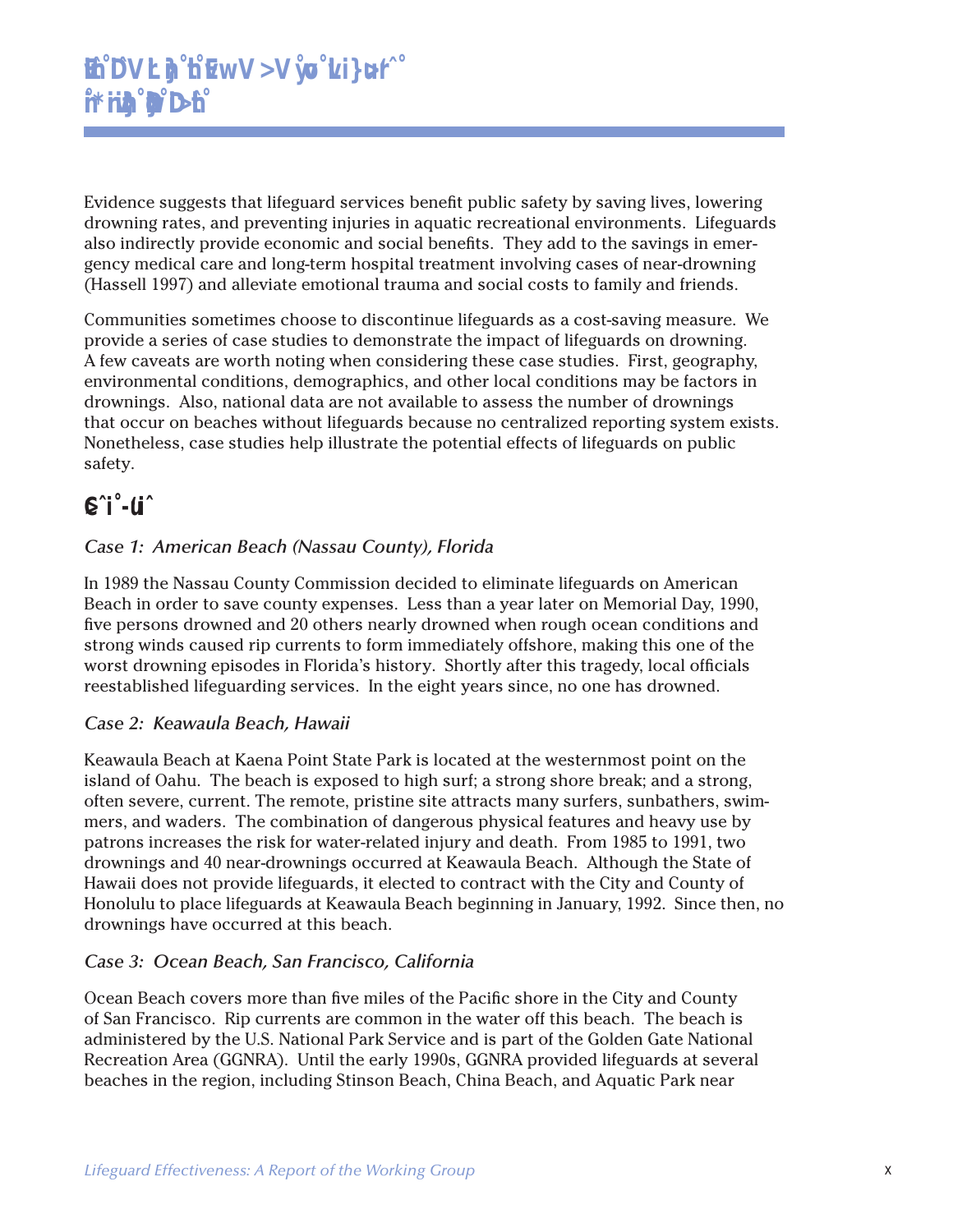Fisherman's Wharf, with occasional patrols and emergency response to Ocean Beach. As a result of budgetary concerns, lifeguards for Aquatic Park, China Beach, and Ocean Beach were gradually removed in the early 1990s. However, the beach-going public continued to swim at Ocean Beach, and drownings continued to occur, despite the development of an aquatic response team by the San Francisco Fire Department, which accomplished a number of rescues. During the late spring and early summer of 1998, there were seven drownings at Ocean Beach, which exceeded the previous six-year total. These drownings generated extensive media attention and resulted in calls by several major groups and prominent individuals for lifeguard protection. GGNRA consulted with USLA to develop a plan to employ, train, and deploy aquatic rescue personnel at Ocean Beach. On-site lifeguard services began before the summer of 1999, and since that time, no drownings have occurred at Ocean Beach.

#### *Case 4: Ocean Beach, San Diego, California*

In 1918, 13 people drowned in rip currents in a single day at San Diego's Ocean Beach, garnering local and national news attention. Beach attendance that day was estimated at 5,000. City officials cited inadequate lifeguard protection as a cause of the tragedy, and as a result, initiated a municipal lifeguard service. The ocean conditions have changed little since then. San Diego's local leaders view the 17 miles of oceanfront shoreline, which include Ocean Beach, as a safely managed tourist attraction due to the presence of lifeguards. Despite an average estimated annual attendance of 15 million people and over 7,000 rescues at the major lifeguarded beaches, the average number of drownings in areas under lifeguard protection is between zero and one annually.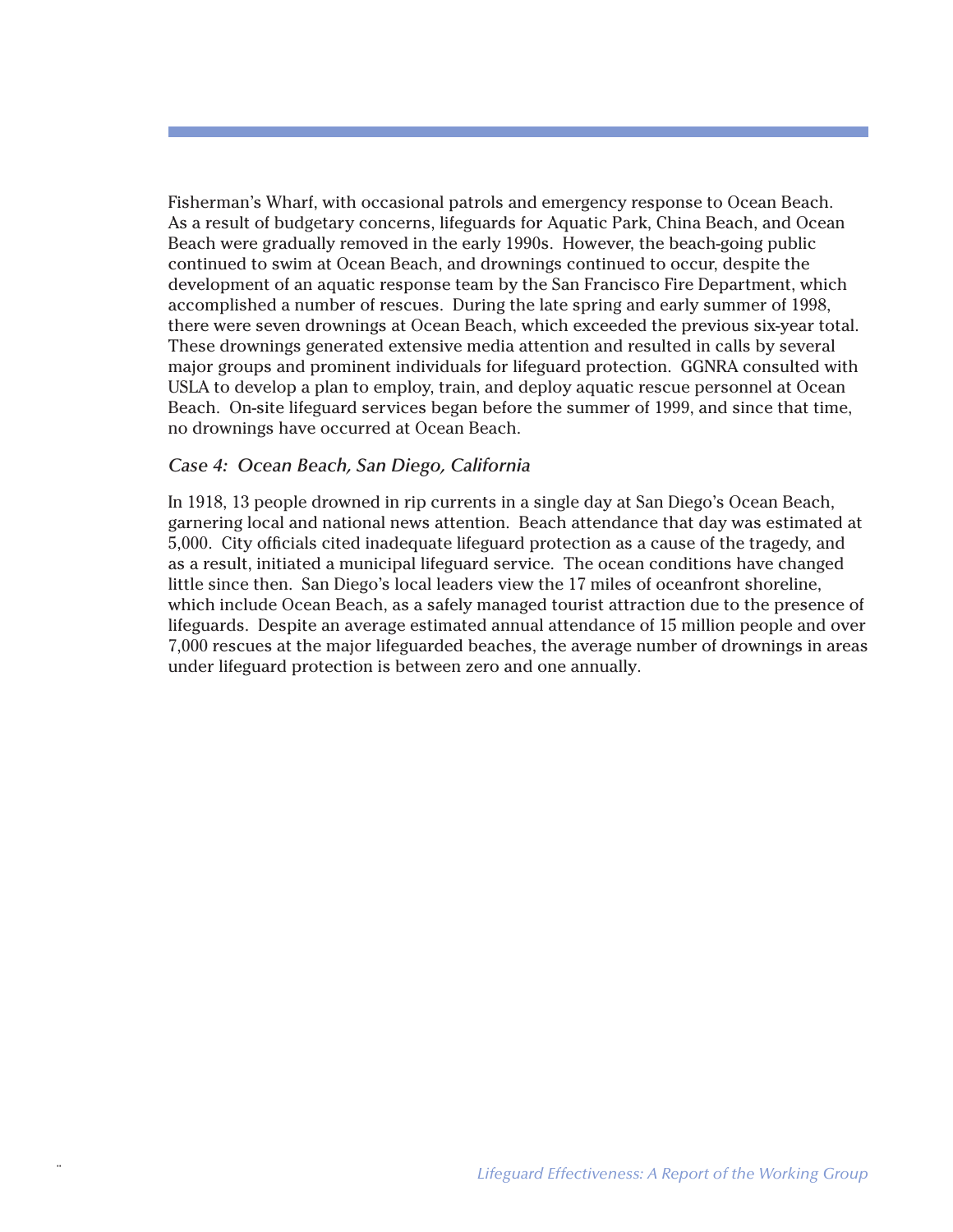Lifeguards play an important role in a swimming facility's risk management program. Lifeguards are trained to monitor the aquatic environment, supervise patrons, inform patrons about the potential for injury, educate them about the consequences of injuryproducing behavior, and enforce rules and regulations that prevent injuries. They are also, of course, expected to perform rescues to prevent drownings and to provide immediate first aid and CPR. But to do so, they must first identify persons who are in distress in the water.

Patron surveillance is key to preventing aquatic injury. It involves maintaining a constant watch over persons both in and out of the water and over the aquatic facility in order to identify circumstances that may cause injury. Action can then be taken to prevent or minimize injury. For example, a lifeguard may notice a small child playing alone in the water near a known drop-off and intervene before the child steps in water that is too deep. A lifeguard may also observe a person struggling in the water and perform a timely rescue.

The importance of lifeguards providing patron surveillance, especially monitoring the behavior of swimmers, can be demonstrated with a brief description of how persons drown. Many people assume that drowning persons are easy to identify because they will exhibit obvious signs of distress in the water, such as yelling or waving their arms. However, this kind of behavior is not common. Instead, people tend to drown in more quiet, less attention-getting ways. Drowning persons usually struggle to keep their mouth above the surface of the water in order to breathe. Struggling to stay afloat and possibly suffocating, they are rarely able to call out or wave their arms. Observational studies of persons at flat water (non-surf) beaches have revealed that non-swimming adults who find themselves in water over their heads are generally able to struggle on the surface of the water for about 60 seconds, while infants and very small children can submerge in as little as 20 seconds. These characteristics of drowning – the inability of a person to call or wave for help and the short time period before submerging – emphasize the need for lifeguards as a source for continuous surveillance and immediate action.<sup>7</sup>

However, supervisors and managers at aquatic facilities sometimes make the mistake of assigning lifeguards unrelated duties to perform while also expecting them to conduct effective patron surveillance. Because drowning can occur quickly and quietly, it is not surprising that lifeguards, distracted from keeping an eye on the water by other assigned duties, have failed to spot drowning persons in time to rescue them. Indeed, unobserved drownings have occurred even while lifeguards were stationed 20 feet from the water, taking tickets of those entering the facility or selling refreshments. It is clear, therefore, that swimming facilities must be staffed adequately to ensure effective and continuous patron surveillance, and that lifeguards should be given no other task that would distract them from this work. This concept is also supported by the USLA. The USLA

Response by Pia (Pia F., 1971, On Drowning, 2<sup>nd</sup> rev. ed, Water Safety films, Inc., Larchmont, NY; Pia F., 1974 Observations on the drowning of nonswimmers. Journal of Physical Education, The YMCA Society of North America <sup>7</sup> These characteristics of persons in distress in the water have been called the Instinctive Drowning Response by Pia (Pia F., 1971, On Drowning, 2<sup>nd</sup> rev. ed, Water Safety films, Inc., Larchmont, NY; Pia F., 1974 Observations on the drowning of nonswimmers. Journal of Physical Education, The YMCA Society of North America, Warsaw, IN).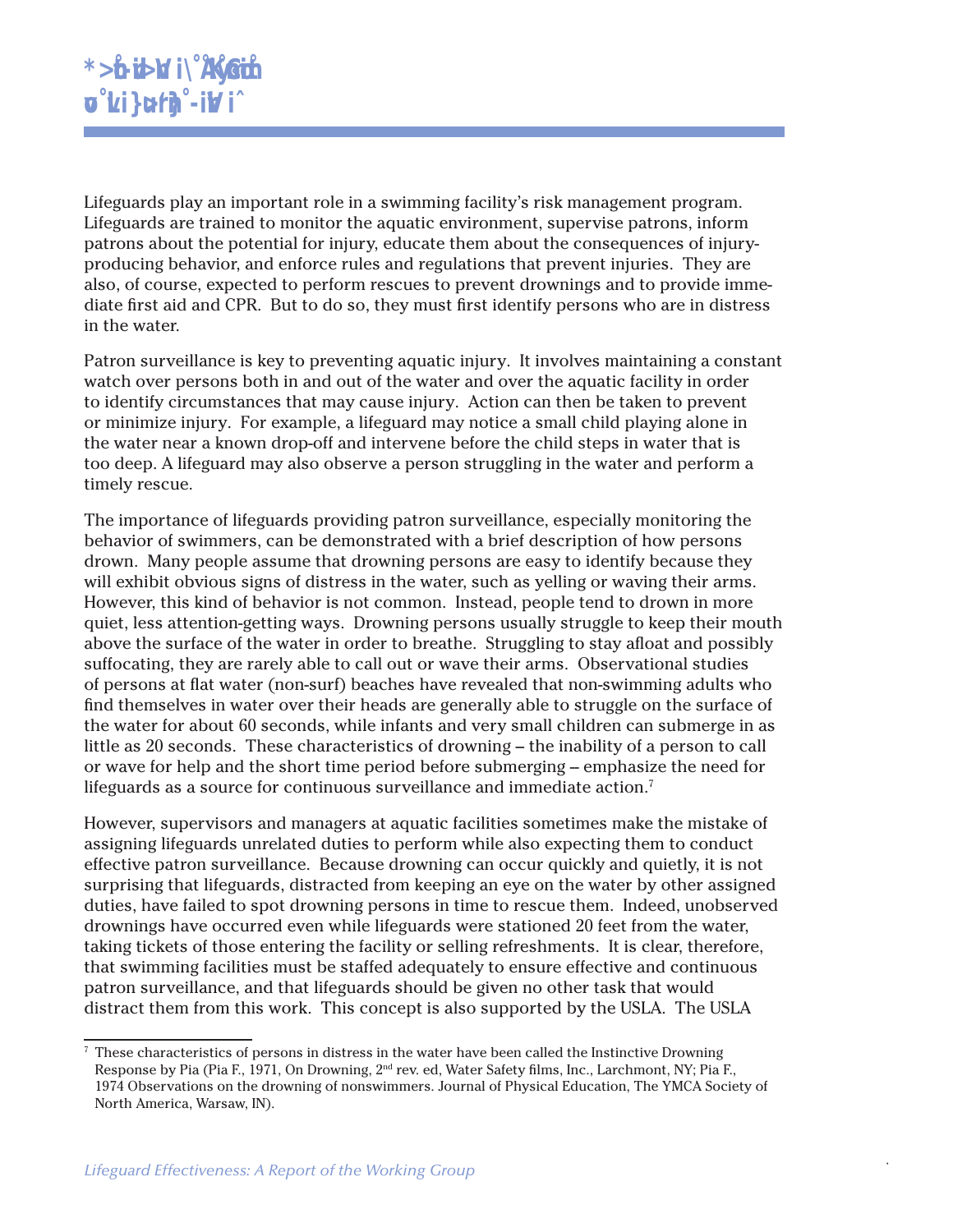requires lifeguard agencies seeking USLA certification to adhere to the following principles: "Lifeguards assigned to supervise an aquatic area shall not be subject to duties that would distract or intrude their attention from proper observation of persons in the waterfront area, or that prevent immediate assistance to persons in distress in the water. Specifically, lifeguards assigned to water surveillance shall not be assigned to any duties other than public safety" (USLA, 2000).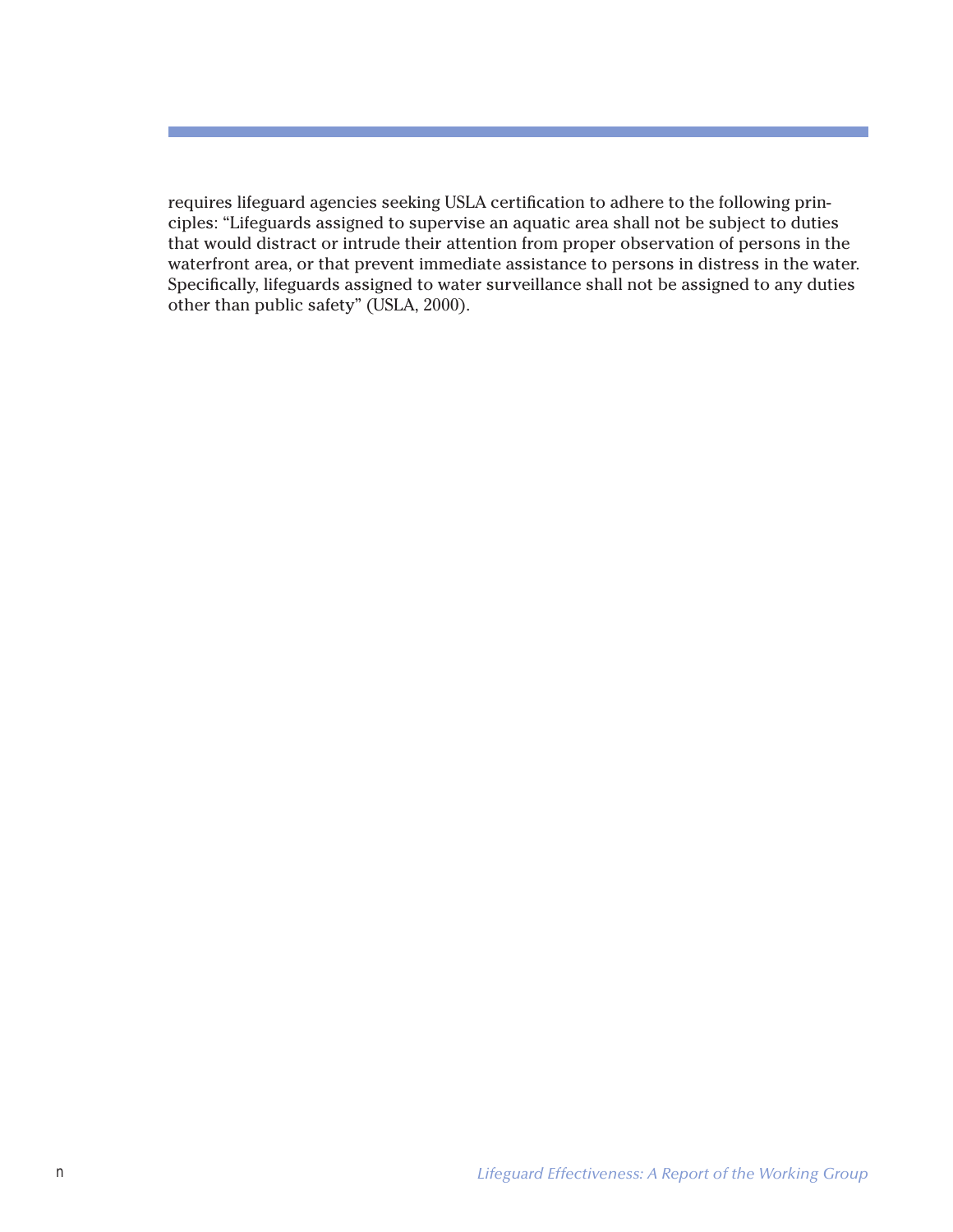Although providing quality lifeguarding services at water recreational facilities is effective in preventing drowning, some decision makers may elect not to hire lifeguards. In that case, environmental modifications to the facility can still improve safety for patrons. This section describes some environmental design changes that one water recreation provider used to reduce drownings at facilities that did not employ lifeguards.

The U.S. Army Corps of Engineers is the second largest provider of outdoor recreation facilities in the United States, managing more than 7 million surface acres of water and 4.5 million acres of land. Corps lakes are located in 43 states, and in 1998 staff recorded 2.6 billion visitor hours at these lakes. Approximately 58% of these hours (1.5 billion hours) are attributable to water recreation, such as swimming, wading, boating, water skiing, and fishing.

As a policy developed to limit liability, the Corps does not assign lifeguards to its facilities; it has a "swim at your own risk" policy. However, to reduce the number of drownings occurring at its beaches, the Corps established specific design criteria for its lakefront swimming beaches in 1987. These design criteria appear to have helped. Between 1971 and 1987, before the criteria were implemented, an average of 330 swimmers drowned each year. The design criteria were introduced between 1988 and 1998, and over that decade the yearly average fell to 183 drownings. These criteria are intended for inland lakes rather than surf beaches, where surf action makes them difficult to implement.

The majority of the design criteria for Corps swimming beaches relate to environmental controls. The priorities in the design of a beach are safety of the user, effects the physical features of the site will have on the beach, and future operation and maintenance considerations.

The Corps design criteria include estimating expected patron visitation levels; providing access for disabled persons; creating slope gradients that gradually and smoothly lead to deeper water; making efforts to ensure that the swimming area is protected from possible sources of contamination; maintaining consistent water levels; prohibiting diving platforms and swim floats; using buoys and markers to delineate the swim area and keep boats out; and ensuring the availability of additional safety measures such as rings, buoy lines, and poles. The complete design criteria for Corps swimming beaches can be found in Engineer Manual [EM -1110-1-400], Recreation Planning and Design Criteria, July 31, 1987.

*Lifeguard Effectiveness: A Report of the Working Group* <sup>9</sup> The U.S. Army Corps of Engineers also supports a comprehensive water safety information campaign. Corps employees who work in water safety throughout the United States develop a coordinated, annual water safety campaign. Evaluations of previous campaigns allow the Corps to identify specific water safety issues each year for a fullscale educational campaign at all its facilities. The campaigns include print and television public service announcements. Many of the messages target school-aged children, a high-risk group.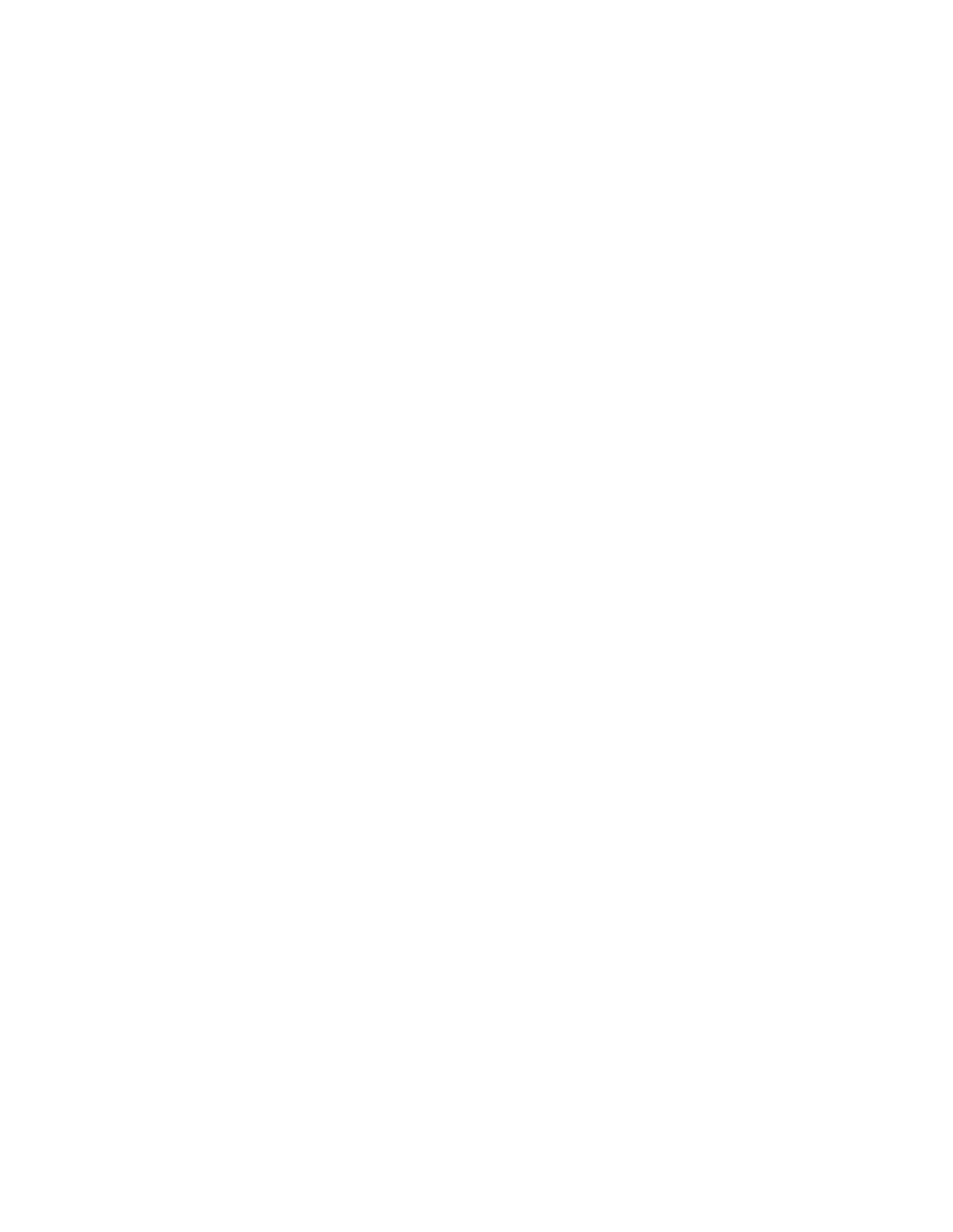Public safety education and onsite supervision by lifeguards have helped keep drowning rates low for 40 years, and have significantly reduced the number of drownings in the United States. Still, the cost of a single catastrophic injury or death while using an aquatic facility can be substantial. Experts have described the costs of unintentional death through two measures. The economic costs framework measures the victim's productivity loss and the expenses related to the event.<sup>8</sup> Comprehensive costs include the economic loss, as well as the value of lost quality of life associated with the death or injury.

In 1997, the National Safety Council placed the economic value of each unintentional injury death at \$790,000 and the comprehensive cost at \$2,790,000 (National Safety Council, 1997). Using the drowning figures from beaches in the USLA reporting system, the comprehensive costs of drowning on coastlines in 1997 amounted to \$273,420,000. From 1960 to the present, the total cost of drowning deaths at these USLA beaches is estimated to have been \$4.2 billion. Factoring in costs of drowning in other aquatic facilities and the estimated annual cost of \$138,000 per incapacitating injury, and the \$180,000 annual cost for a catastrophic injury, the total costs of unintentional injury begin to climb geometrically. For comparison, salaries and benefits (typically 50% of costs) for full-time beach lifeguards range from \$26,500 to \$32,000 in Hawaii, Southern California and South Florida, where lifeguards work year-round. It is clear that providing a safe aquatic environment and instituting programs to prevent aquatic injury or death offer significant economic and social savings to society as a whole.

Although water-related injuries and drownings already result in tremendous costs, they would be substantially higher without lifeguards. One way of describing these costs is to estimate that one percent of the total rescues made by lifeguards would have resulted in a drowning death in the absence of lifeguards. In 1997, USLA recorded approximately 77,000 rescues for areas served by lifeguards. If one percent of these rescues (770) had instead resulted in death, either because the rescue had not taken place or because there were no lifeguards, then the economic cost of these deaths would be more than \$600 million, and the comprehensive cost would exceed \$2.1 billion.9

Using the same assumption, that one percent of the rescues instead resulted in incapacitating injuries (i.e., ones that would disable persons and permanently prevent them from performing some or all work), would yield a cost of approximately \$4.1 billion per year over and above initial economic or comprehensive costs. If one percent of the rescues had instead resulted in nonincapacitating injuries (i.e., ones that required medical care or hospitalization but would not result in disability), then the anticipated cost would be about \$10.7 million for economic costs per year and \$27.5 million per year for comprehensive costs. Table 1 in the Appendix includes cost estimates for different models using a lifeguard rescue effectiveness ranging between 1% and 36%.

<sup>8</sup> Included in the components of economic losses are: wages and productivity; medical expenses; administrative expenses of law enforcement, legal fees and insurance costs; and employer costs.

*Lifeguard Effectiveness: A Report of the Working Group* 11  $^9$  These figures do not estimate the costs of converting a death to an incapacitating injury because of a rescue.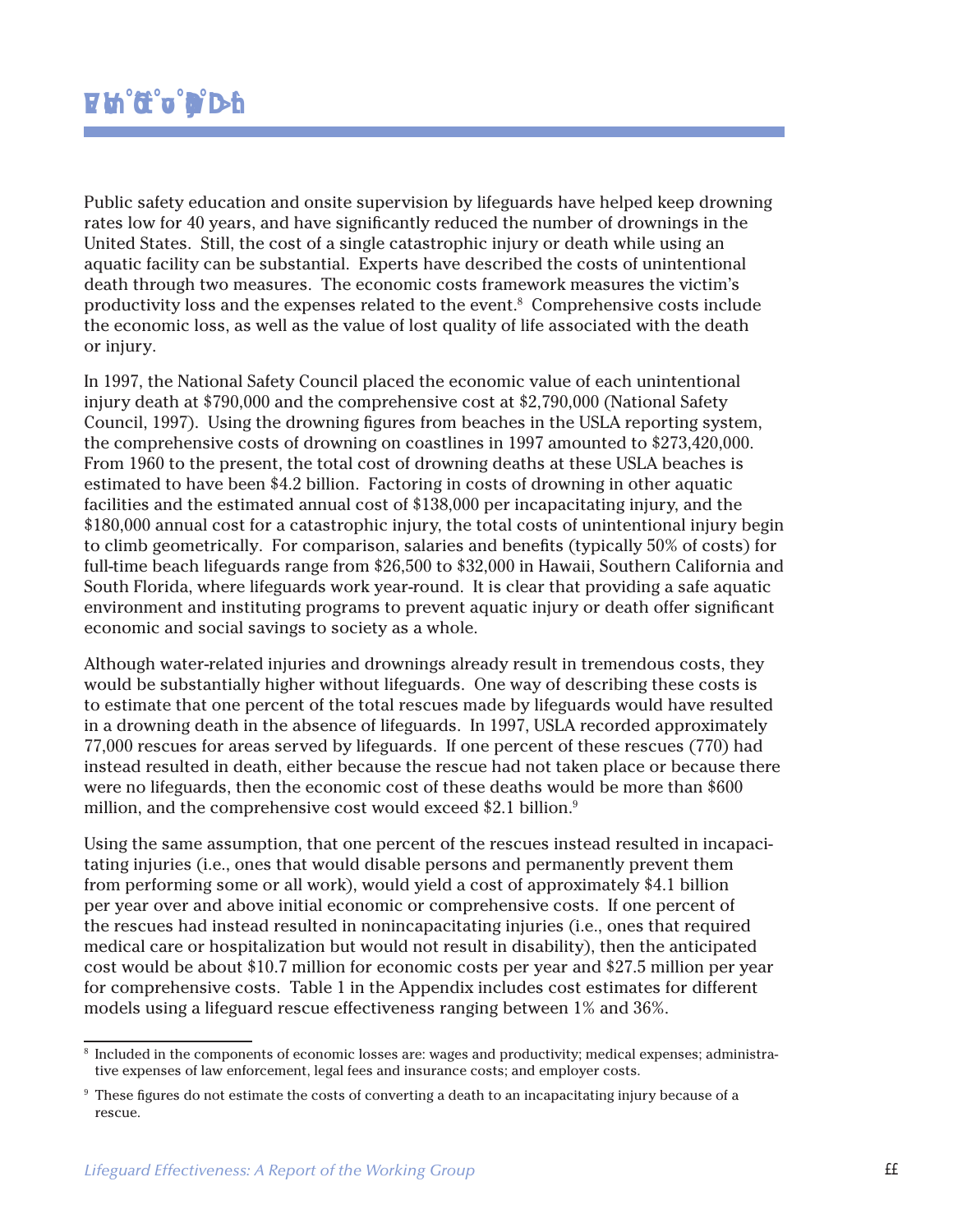While these estimates help demonstrate the range of costs of drownings and waterrelated injuries and the benefits of prevention on a national scale, the numbers may be so large that they do not assist decision makers working with a single, community facility. Mael, Seck, and Russell (1999) provide a helpful method of estimating costs on a smaller scale by converting the ratios to a given baseline of 10,000 patrons. They estimate the number of rescues needed if no preventive actions are taken, the number of injuries if there are no rescues, and the number of drownings if there are no rescues (i.e., no lifeguards present to intervene). This method provides minimum and maximum estimates of both the economic and the comprehensive costs of drownings and injuries at unprotected sites. They calculate that the total economic costs for not having lifeguards per 10,000 patrons ranges from \$202,500 to \$4.6 million and the total comprehensive costs per 10,000 patrons ranges from \$705,380 to \$16.1 million (see Table 2 in Appendix).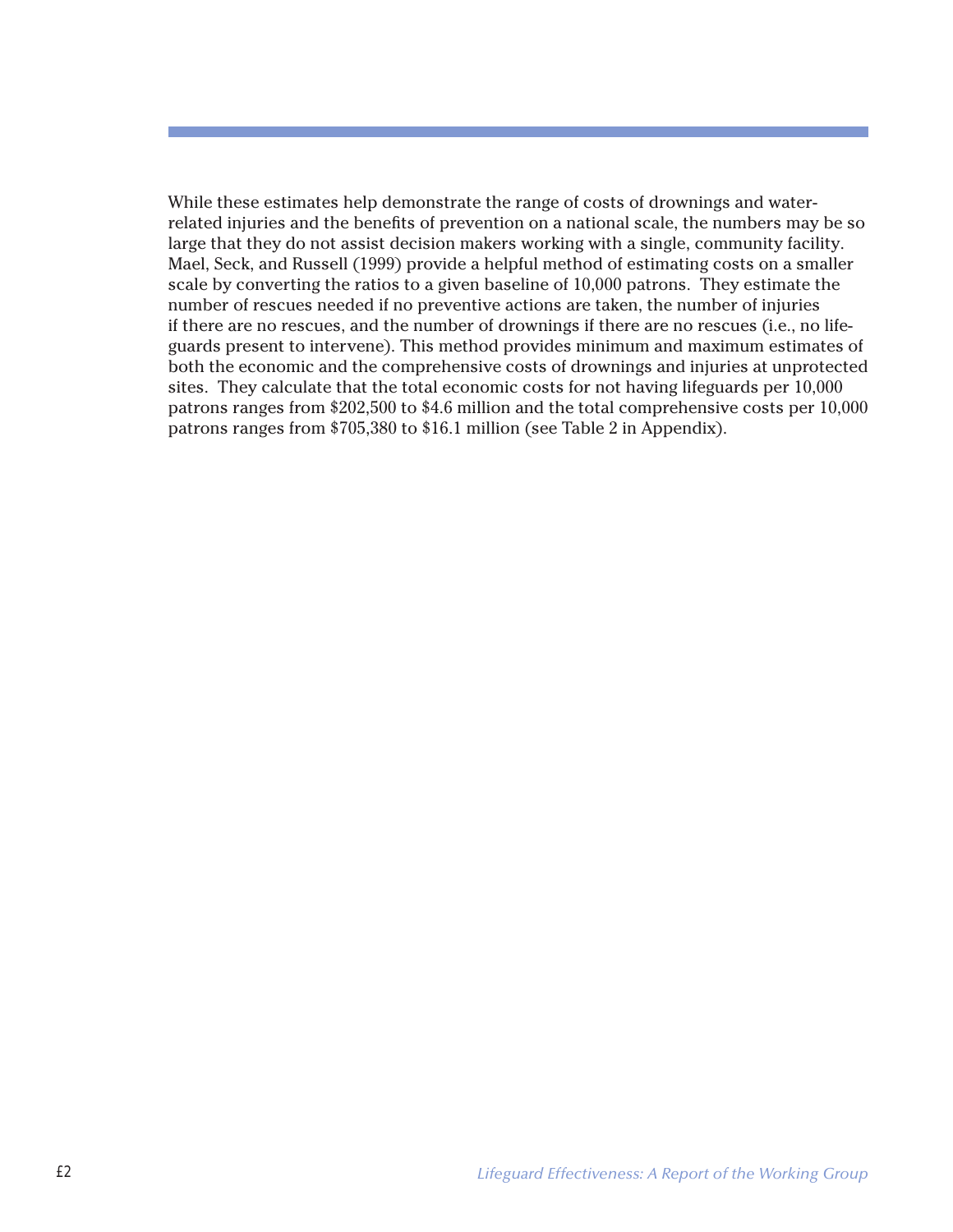The decision to provide lifeguard protection can be influenced by civil liability laws, which may hold the owners of aquatic areas and the lifeguards they employ responsible for fatal and nonfatal injuries.

One aspect of liability involves malfeasance. In most states, lifeguards, like other safety providers, are expected to act within a standard of care set by their training, local protocols, and past court rulings. A variation from the standard of care may result in liability. Another aspect of liability involves the condition of the facility and the quality of warning or protection provided. Some laws absolve federal, state, or local governments of liability for injuries resulting from natural conditions, such as currents and surf action. In California, for example, local governments are immune from injuries sustained at beaches as a result of natural conditions, regardless of the presence or absence of lifeguards or warning signs. This approach neither discourages nor encourages the placement of lifeguards.

Some state laws hold governments liable for natural conditions under certain circumstances. The Supreme Court of Hawaii (Kaczmarczyk vs. City and County of Honolulu, 1982) has determined that while a municipality is not an insurer of the safety of those using public beaches and adjacent waters, governments must exercise reasonable care in maintaining these facilities and in supervising their use by the public.

The court has found that the municipality has a duty to warn of extremely dangerous conditions known to the municipality which would not be obvious to an ordinary person. One method of warning is the placement of signs, and Hawaii is assessing the adequacy of warning by signage.

In Florida, municipalities have discretionary authority to operate a designated swimming area at a beach, but once they decide to operate a swimming facility, they assume a common law duty to operate it safely. In determining liability for drownings, Florida courts look for a previous knowledge of the danger, the presence of lifeguards, and the adequacy of warnings. Generally, a private Florida landowner, such as a hotel owner, has no duty to post lifeguards on public beaches or warn guests of hazardous ocean conditions. If, however, the hotel designates the beach as a swimming area, it incurs a duty to provide adequate warnings and safety precautions. Even if an area is not designated as a swimming area, a duty still may be placed on the landowner to operate the area safely through local ordinances or contractual agreements with beach vendors.

*Commonly accepted language.* This passive approach to water sarety may limit hability,<br>but it also limits injury prevention. It is clear that lifeguards can significantly reduce the<br>Lifeguard Effectiveness: A Report of th Liability definitions categorize swimming pools into those open to the public, those accessible by fee, and those provided by hotels. For public pools, some states and local jurisdictions specifically define the required level of lifeguard protection. In other areas, the level of protection may be left to the pool owner, but in the case of an incident, assessing the quality of protection may be a matter of what is considered reasonable by a judge or jury. In most states, hotels must simply post signs with approved or commonly accepted language. This passive approach to water safety may limit liability, but it also limits injury prevention. It is clear that lifeguards can significantly reduce the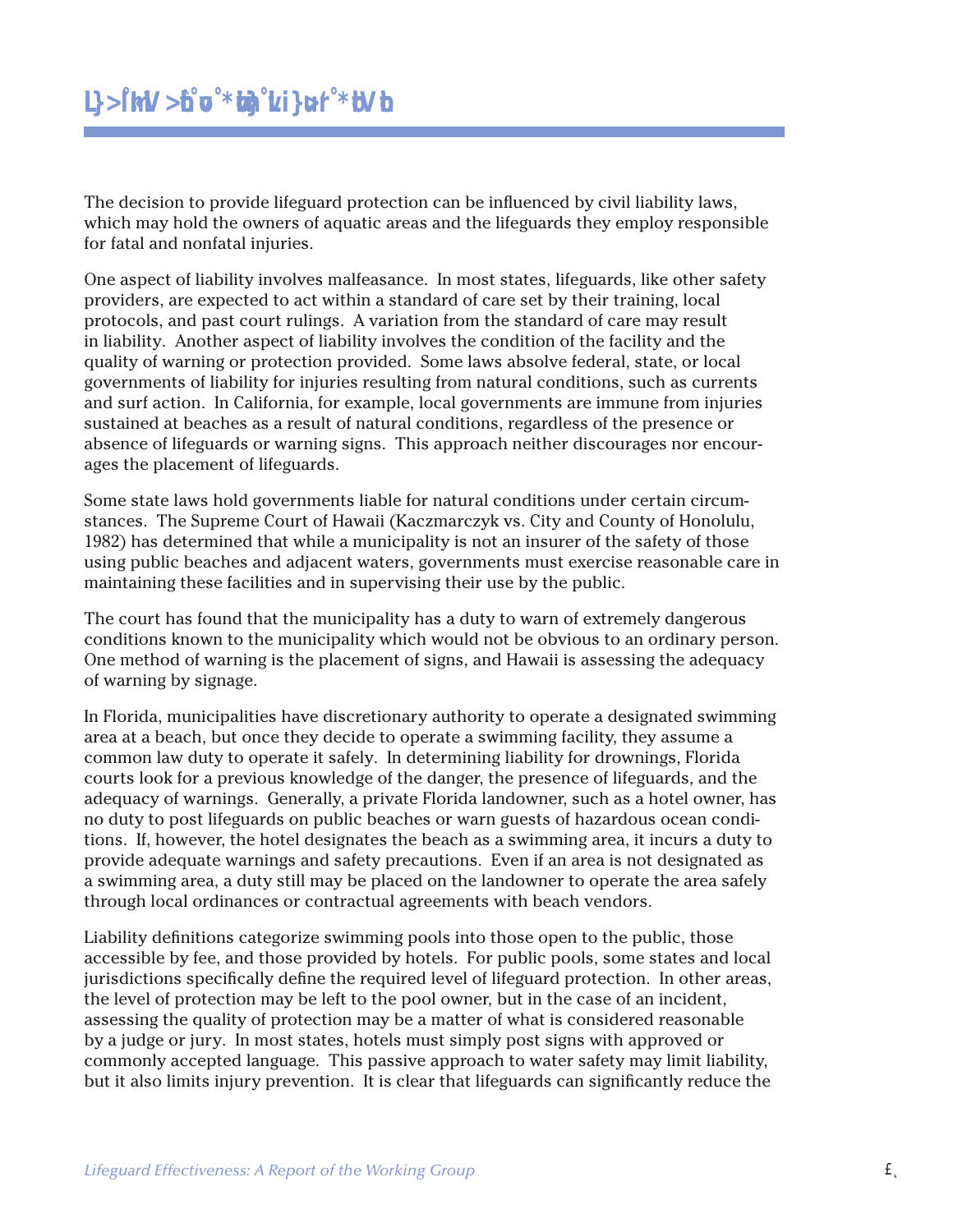incidence of water-related injury and death. Therefore, laws which encourage placement of lifeguards, although more expensive, can logically be expected to enhance public safety.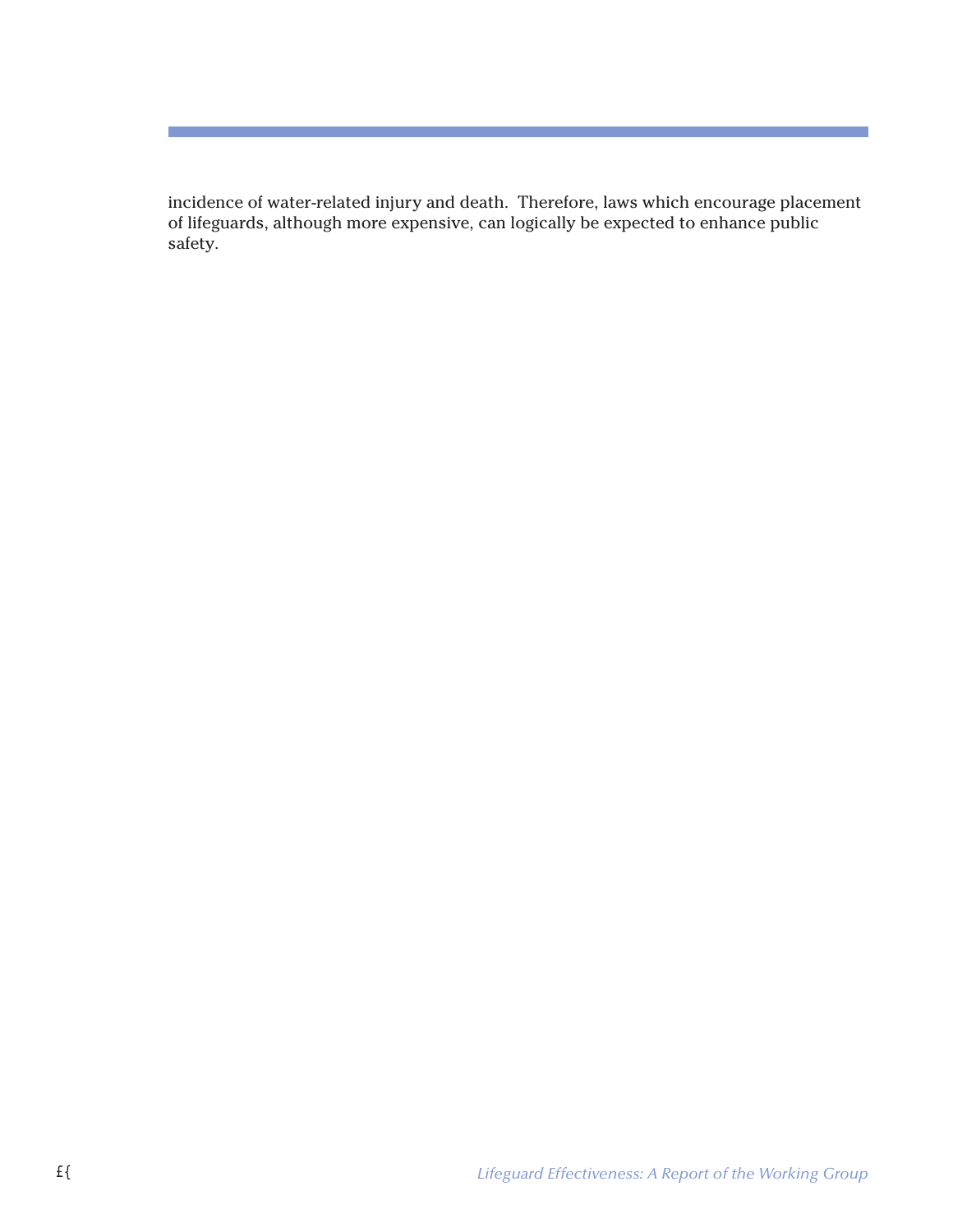The decision to protect the public in an aquatic facility, either by providing lifeguards or using another preventive strategy such as signage, requires careful assessment of the alternatives available to the facility or jurisdiction. This section offers some suggestions about how decision makers might approach such a choice and frame the alternatives.

In order to assist in evaluating the need for providing lifeguards in a facility or local jurisdiction, consider these steps:

(1) Use any relevant data available on the facility or jurisdiction. Data may include:

- The number of people using the facility or beach area during past years;
- The incidence<sup>10</sup> of water-related injuries and drownings at the facility or beach during those times;
- The number of water-related injuries and drownings at pools and beaches in the locality or state with and without lifeguards, for comparison; and
- the level of lifeguards provided (e.g., number of lifeguards per number of persons using the facility).

(2) If lifeguards are already provided, then ask the questions:

- How have lifeguards affected patrons' safety and attitudes?
- Is the drowning rate increasing, decreasing, or has it remained unchanged?
- (3) Assess proposed alternatives (e.g., hiring lifeguards, placing warning signs, modifying the aquatic environment or restricting access to the facility). As various alternatives are developed, use history and precedence to assess them.
	- Try to estimate the cost-effectiveness of each alternative.
	- Assess legal implications and opinions that are critical to the issue and the alternatives.

<sup>10</sup> Incidence is the number of drownings (or number of water-related injuries) divided by the total number of visitors at the facility or jurisdiction, multiplied by the period of time in question (e.g., 1 year).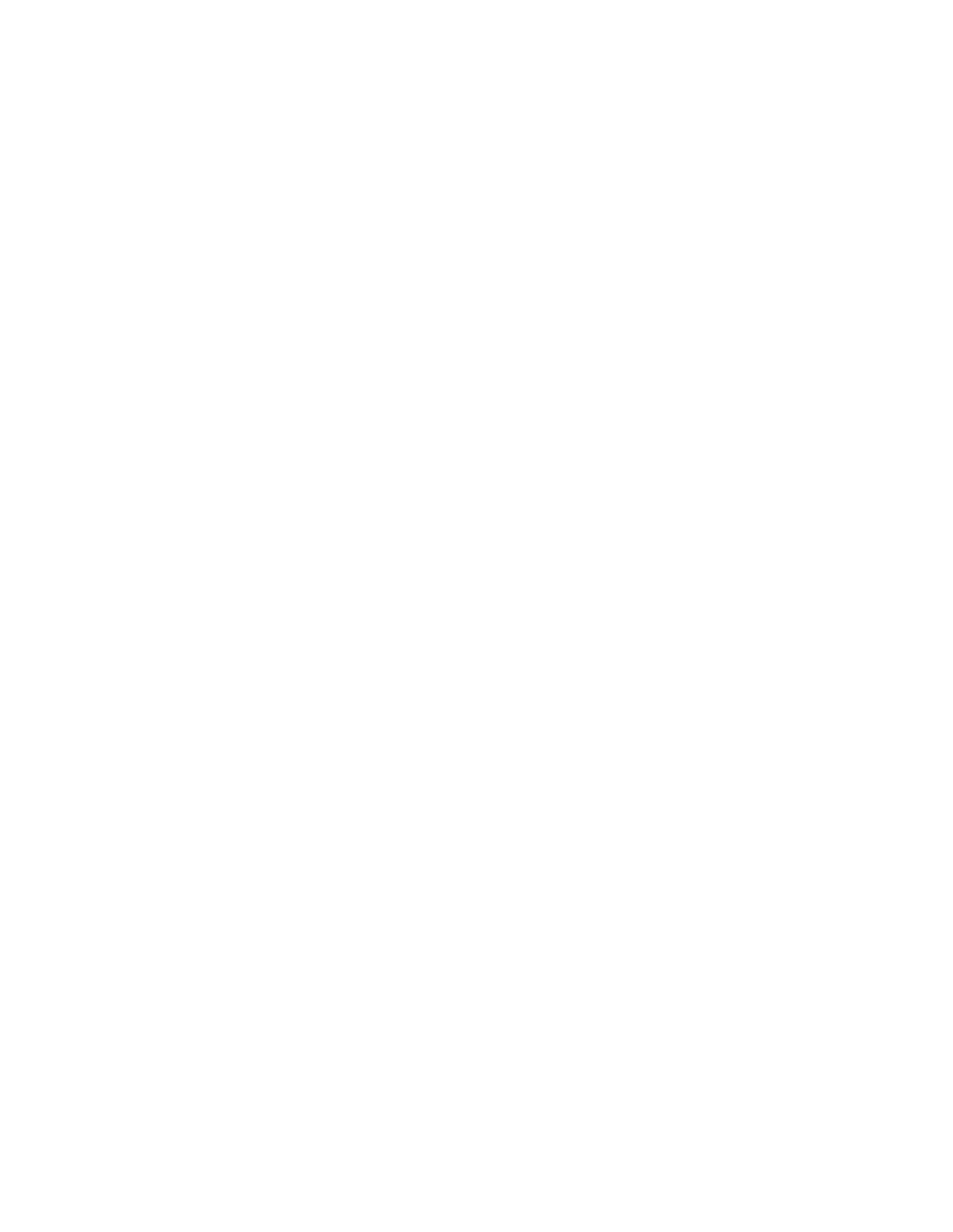When making choices about drowning prevention interventions in their areas, decision makers must balance a sincere desire to protect the public with "real-world" issues of budgets and legal liability. In this report, we have attempted to provide useful information and relevant questions that can be applied when making these decisions. One effective drowning prevention intervention is to provide trained, professional lifeguards to conduct patron surveillance and supervision at aquatic facilities and beach areas.

USLA data during 1988-1997 indicate that more than three-quarters of drownings at USLA sites occurred at times when beaches were unguarded and that the chances of drowning at a beach protected by lifeguards trained under USLA standards is less than one in 18 million. The four case studies provided in this report also describe the positive impact of lifeguards at beaches where multiple drownings had occurred when unguarded. When lifeguards are employed, it is vital that they be trained effectively in detecting persons in distress, and when assigned to water surveillance not be given duties other than public safety. The presence of lifeguards may deter behaviors that could put swimmers at risk for drowning, such as horseplay or venturing into rough or deep water, much like increased police presence can deter crime. Also, the experiences of the U.S. Army Corps of Engineers suggests that environmental design changes (at inland lakes) and safety information campaigns can also play a role in reducing drowning deaths. Owners and managers of natural water recreation venues should consider these design characteristics, regardless of the presence or absence of lifeguards.

Regardless of the evidence, or lack thereof, of lifeguard effectiveness, some communities insist on lifeguard services, based on local circumstances. Policy makers need to make use of the available local evidence and consider public attitudes and the legal environment when making decisions about lifeguard services and other means for increasing public safety in aquatic settings. Providing a safe aquatic environment and instituting programs to prevent water-related injury or death offer significant economic savings. Table 2 in the Appendix can serve as a useful tool for estimating the human and economic impact of not providing lifeguards.

Finally, if a community develops water recreational facilities to attract patrons who spend money in the local area, then it can be argued that the community has an obligation to protect these patrons. When weighing the costs and legal implications of interventions to prevent drowning, decision makers should never lose sight of the enormous importance of protecting people from harm and preventing tragedy at beaches and pools, places where people go for pleasure, for health, and for solace.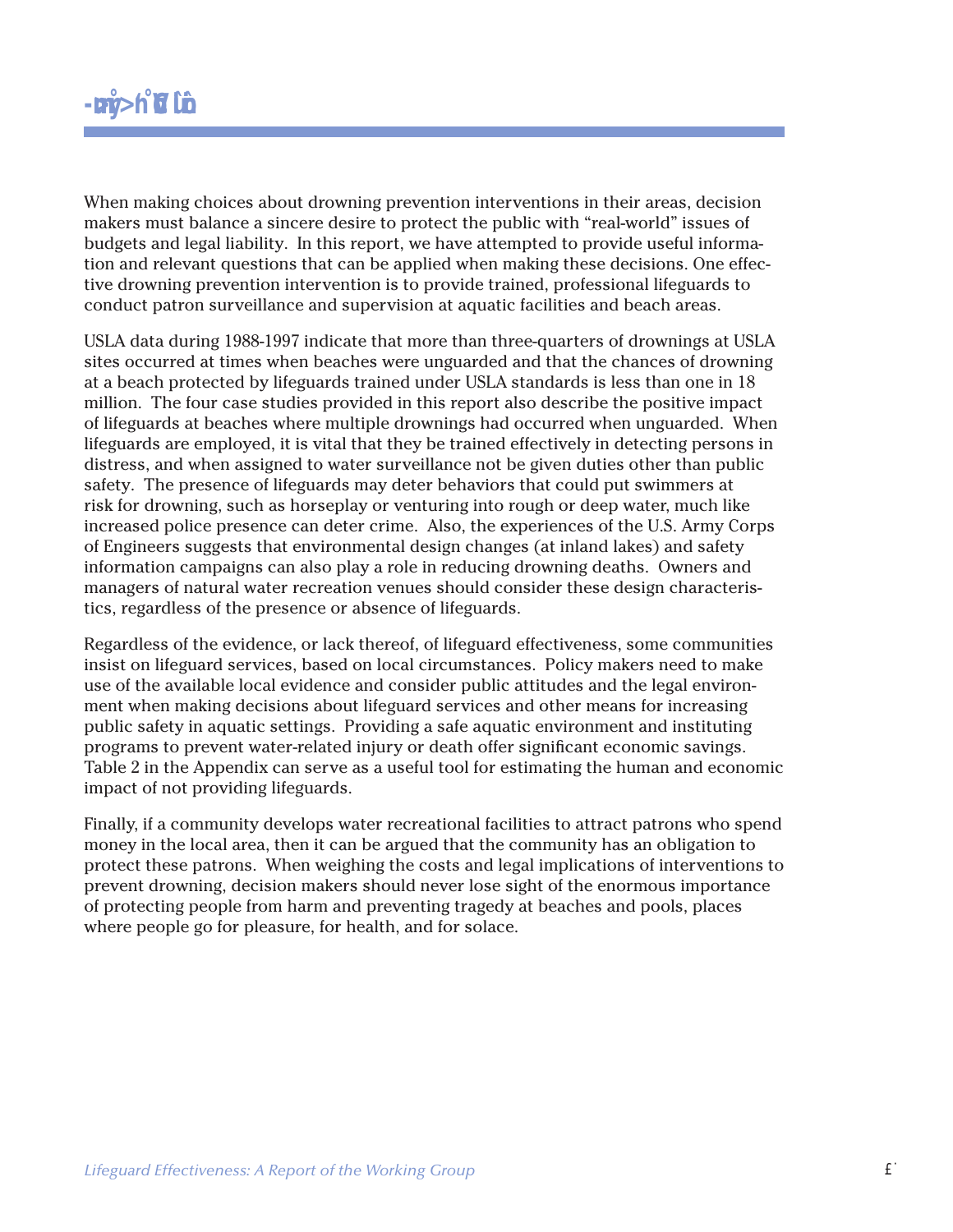American Red Cross (1995). Lifeguarding Today, St. Louis, Missouri: Mosby Lifeline.

Brewster, B. Chris (July 13, 2001). Personal communication.

Brewster, B. Chris & Richardson, William (August 10, 2001). Personal communication.

Davis, P. (1988). "Sea of Trouble," XS Magazine, pp15-20.

Dietz, P.E. & Baker, S.P. (1974). Drowning: Epidemiology and Prevention. American Journal of Public Health, 64, pp 303-312.

Fletemeyer, J. & Dean, R. (1994). The Anatomy of a Hazardous Beach Sea Symposium 1994, Panama City, Florida.

Fletemeyer, J. & Wolfe, G. (1994). Panama Beach Safety Study. Report by Florida Beach Patrol Chiefs Association and the Southeast Region, United States Lifesaving Association, Ft. Lauderdale, Florida.

Hassell, C.A. (1996). Pediatric Drowning Prevention Awareness Program. Masters thesis. Lynn University, Palm Beach, Florida.

Kaczmarczyk vs City and County of Honolulu (1982). State of Hawaii, No. 7191, 65 Haw. 612, 656 P.2d 89.

Mael, F., Seck, M. & Russell, D. (1999). A Work Behavior-Oriented Job Analysis for Lifeguards (Final Technical Report). American Institutes for Research, Washington, DC.

National Center for Health Statistics, Vital Statistics of the United States, Mortality, Underlying and Multiple Causes of Death, Public Use Files (2000). Hyattsville, Maryland: NCHS.

National Safety Council (1997). Accident Facts, 1997 edition. Itasca, Illinois: National Safety Council.

Pia, F. (1971). On Drowning, 2nd Rev. Ed, Water Safety Films, Inc., Larchmont, New York.

Pia, F. (1974). Observations on the Drowning of Nonswimmers. Journal of Physical Education, The YMCA Society of North America, Warsaw, Indiana.

United States Lifesaving Association (ed. 2000). USLA Open Water Lifeguard Agency Certification Program, Huntington Beach, California.

United States Lifesaving Association. 1999 National Lifesaving Statistics. Available at www.usla.org/PublicInfo/stats.shtml. Accessed July 13, 2001.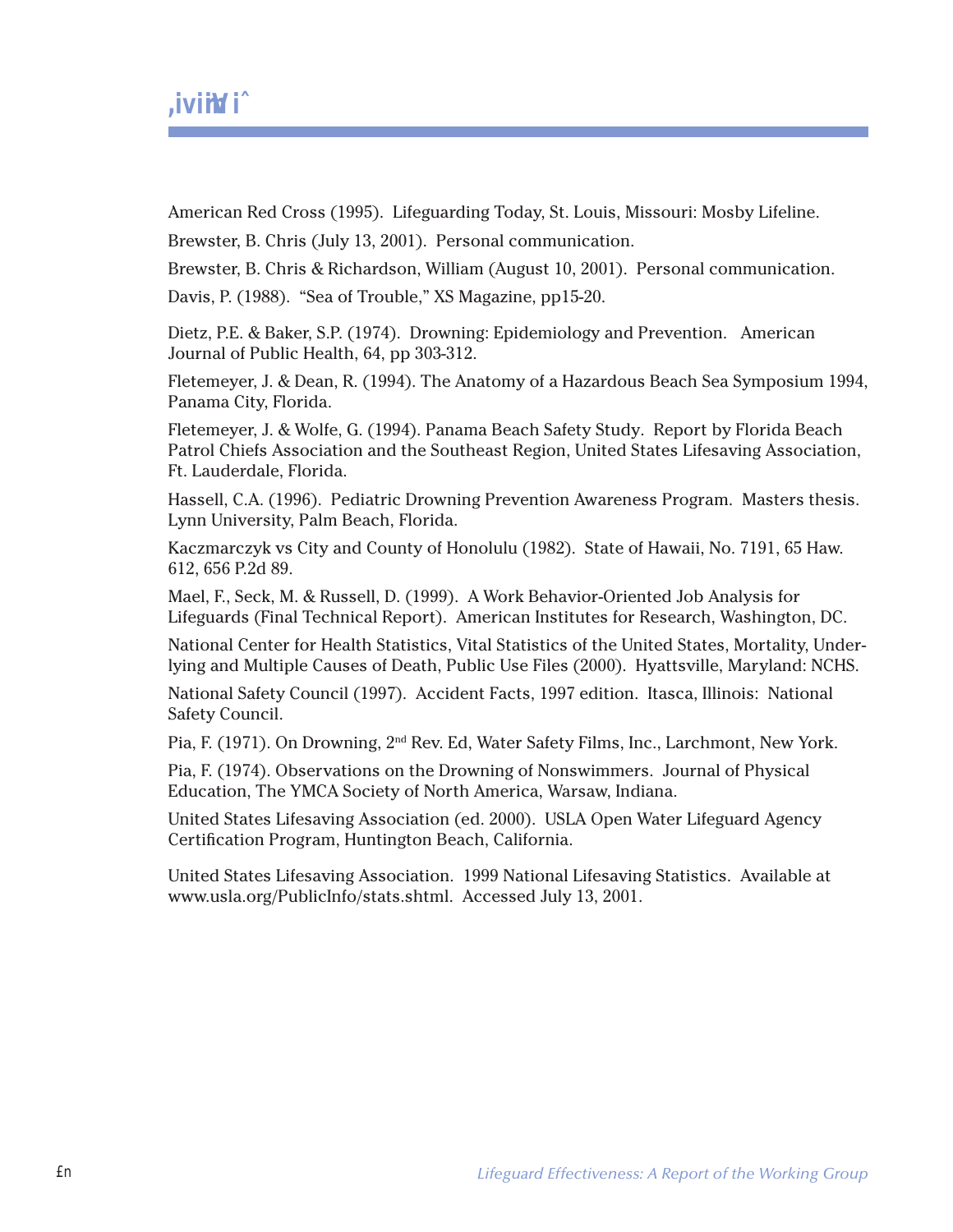## Resource Guide

#### **Organizations and Associations that Promote Lifeguarding and Water Safety**

**American Alliance for Health, Physical Education, Recreation and Dance (AAHPERD)** 1900 Association Drive Reston, Virginia 22091 (703) 476-3400

**American Red Cross Health and Safety Division** 8111 Gatehouse Rd. Falls Church, Virginia 22042 (703) 206-7180

**BOAT/U.S. Foundation** 880 S. Pickett Street Alexandria, Virginia 22304 (703) 823-9550

**Boy Scouts of America** 1352 Walnut Hill Lane Irving, Texas 75038-3096 (214) 580-2000

**The Canadian Red Cross Society** 1800 Alta Vista Drive Ottawa, Ontario Canada K1G4J5 (613) 739-3000

**The Commodore Longfellow Society** 2531 Stonington Rd. Atlanta, Georgia 30338

**Girl Scouts of America** 420 Fifth Avenue New York, New York 10018 (212) 852-5720

**Jeff Ellis and Associates, Inc.** 3506 Spruce Park Circle Kingwood, Texas 77345 (713) 360-0606

**National Intramural and Recreational Sports Association (NIRSA)** 850 SW 15th Street Corvallis, Oregon 97333 (503) 737-2088

**National Recreation and Park Association (NRPA) Aquatic Section** 650 West Higgins Road Hoffman Estates, Illinois 60195 (708) 843-7529

**National Association of State Boating Law Administrators (NASBLA)** Box 11099 Lexington, Kentucky 40512-1009

**National Safe Boating Council** 2911 Russell Road Ostrander, Ohio 43061 (614) 666-3009

**National Water Safety Congress Administrative Services** 1181 Shake Rag Road Buckhead, Georgia 30625 (706) 342-3775

**The Royal Life Saving Society Australia** P.O. Box 1567 North Sidney, NSW 2059 02-957-4799 FX 02-929-5726

**The Royal Life Saving Society Canada** 287 McArhur Ave. Ottawa, Ontario Canada K1L 6P3 (613) 746-5694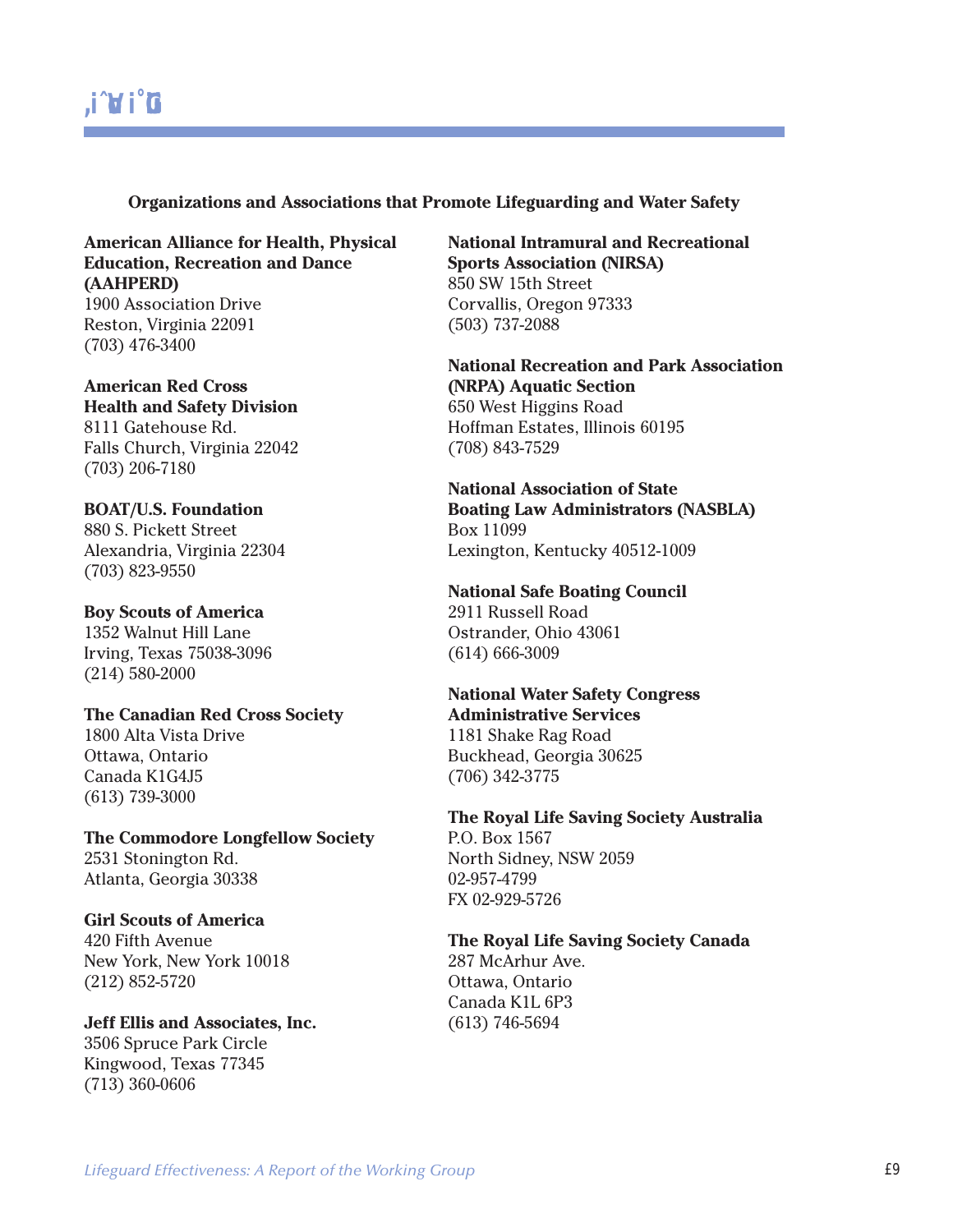#### **The Royal Life Saving Society UK**

Mountbatten House Studley Warwickshire B80 7NN United Kingdom + 0527 853943

#### **U.S. Army Corps of Engineers**

Safety Office 20 Massachusetts Avenue, NW Washington, DC 20314-1000 (202) 761-8600

#### **United States Coast Guard (USCG)**

Commandant (G-NAB) 2100 Second Street, SW Washington, DC 20593-0001

#### **United States Coast Guard Auxiliary**

3131 North Abingdon Street Arlington, Virginia 22207

### **United States Lifesaving Association**

P.O. Box 366 Huntington Beach, California 92648 www.usla.org

#### **YMCA of the U.S.A.**

101 North Wacker Drive Chicago, Illinois 60606 1-800-872-9622

#### **YWCA of the U.S.A.**

726 Broadway New York, New York 10003 (212) 614-2700

#### **World Waterpark Association**

P.O. Box 14826 Lenexa, Kansas 66285-4826 (913) 599-0300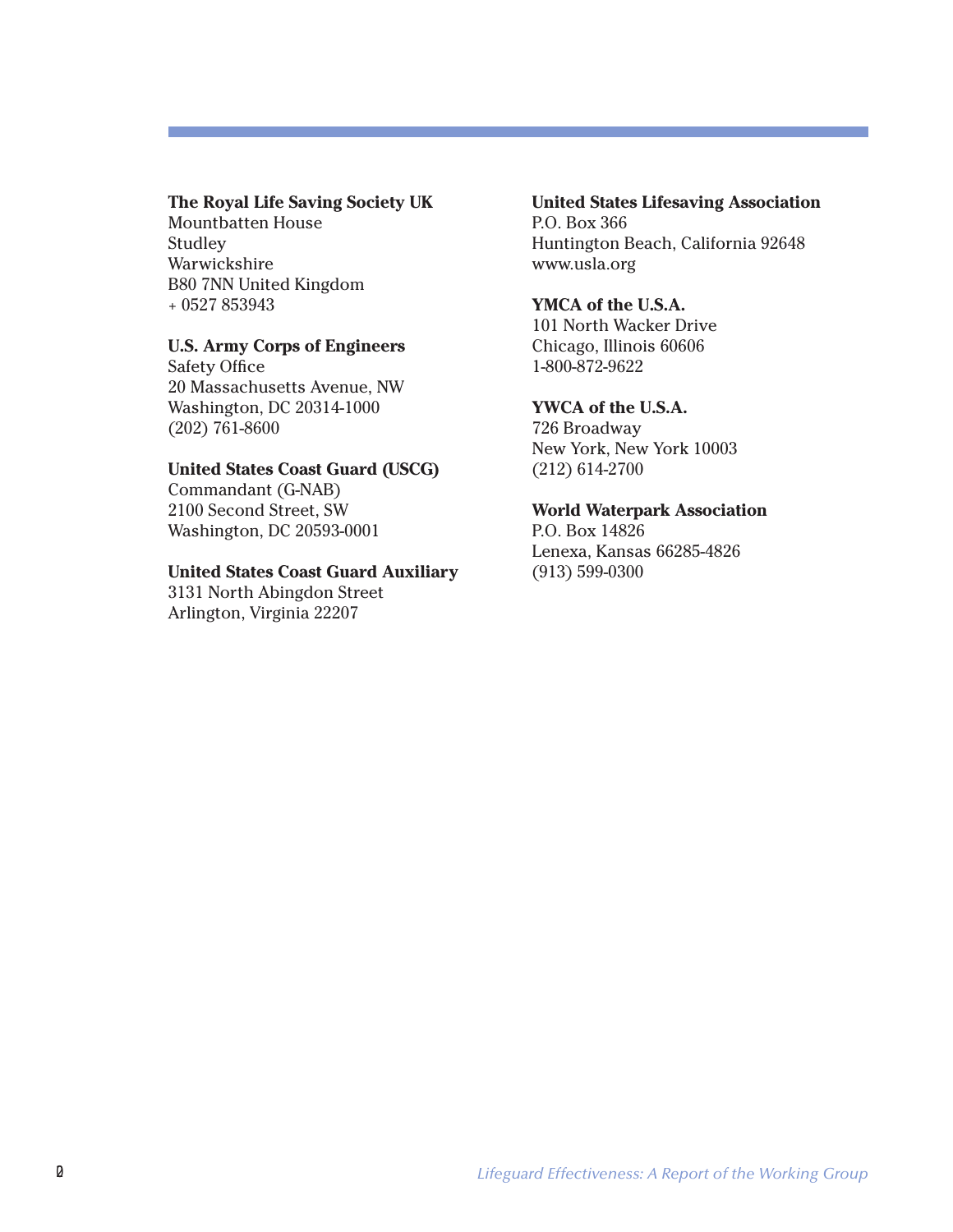

**Figure 1 California Beach Activity 1986–1999**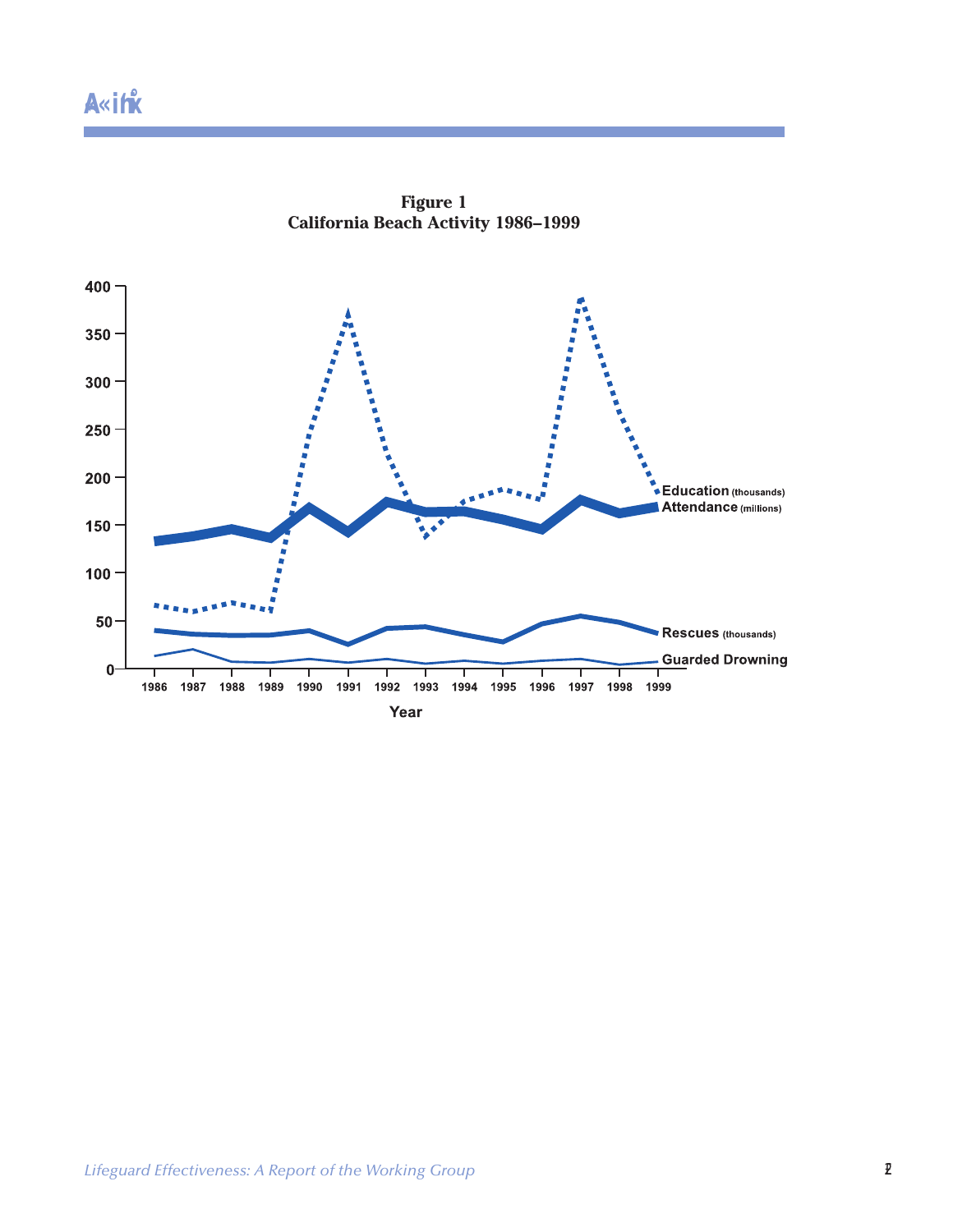| Percentages:                                       | $1\%$           | 5%               | 10%              | 16%              | 20%              | 36%               |
|----------------------------------------------------|-----------------|------------------|------------------|------------------|------------------|-------------------|
| Economic costs of deaths                           | \$609,130,000   | \$3,045,650,000  | \$6,091,295,000  | \$9,746,072,000  | \$12,182,590,000 | \$21,928,662,000  |
| Comprehensive costs of deaths                      | \$2,151,230,000 | \$10,756,150,000 | \$21,512,295,000 | \$34,419,672,000 | \$43,024,590,000 | \$77,444,262,000  |
| Economic costs of incapacitating injury            | \$31,767,000    | \$158,836,000    | \$317,673,000    | \$508,276,000    | \$635,345,000    | \$1,143,621,000   |
| Comprehensive costs of incapacitating<br>injury    | \$106,405,000   | \$532,000,000    | \$1,064,050,000  | \$1,702,478,000  | \$2,128,100,000  | \$3,830,576,000   |
| Monthly costs of incapacitating injury**           | \$4,163,700,000 | \$20,818,350,000 | \$41,636,700,000 | \$66,618,720,000 | \$83,273,400,000 | \$149,892,120,000 |
| Economic costs of nonincapacitating<br>injury      | \$10,718,000    | \$53,588,000     | \$107,176,000    | \$171,482,000    | \$214,352,000    | \$385,833,000     |
| nonincapacitating injury<br>Comprehensive costs of | \$27,527,000    | \$137,632,000    | \$275,265,000    | \$440,424,000    | \$550,530,000    | \$990,953,000     |
| Source: USLA rescue data.                          |                 |                  |                  |                  |                  |                   |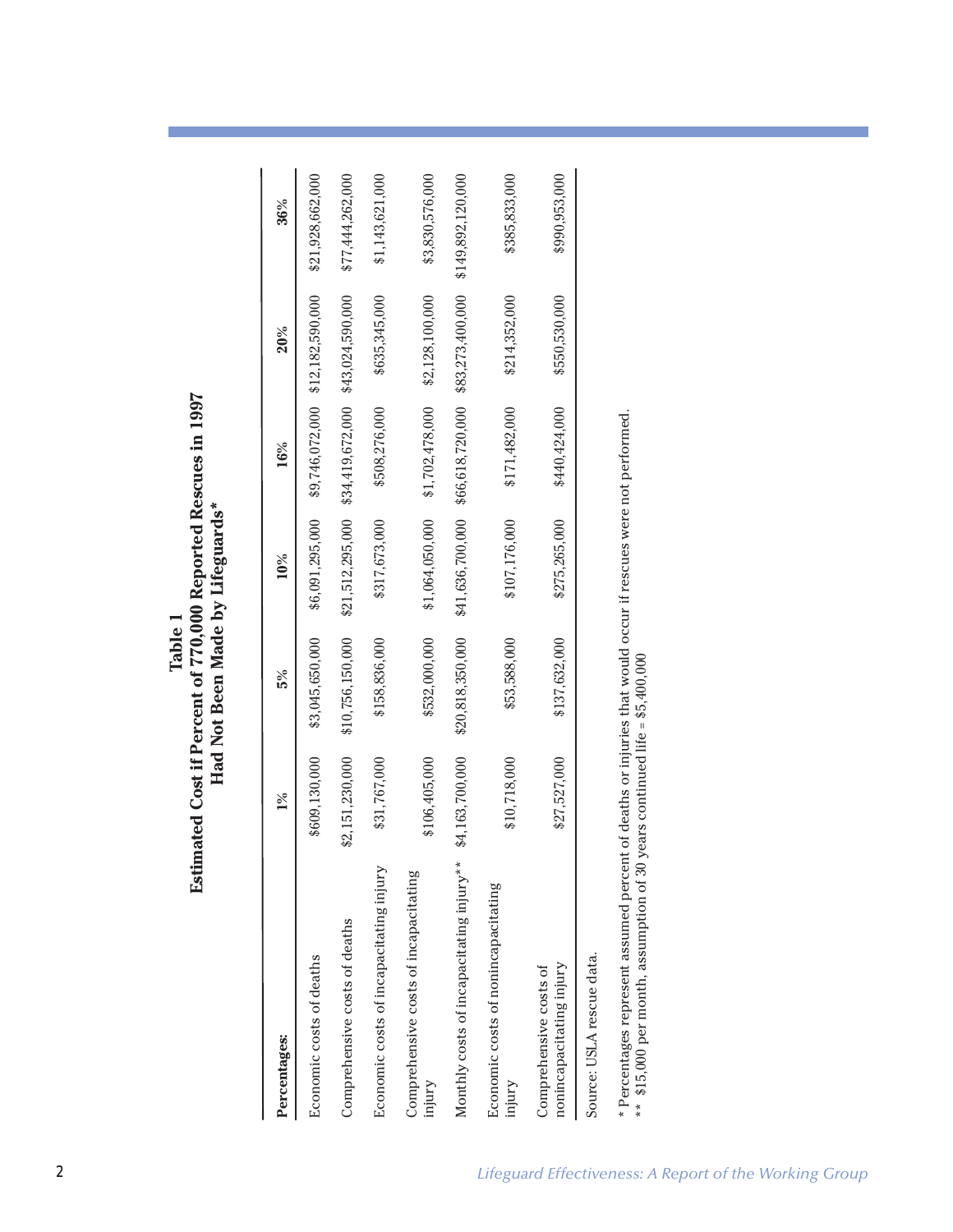#### **Table 2 Number of Preventive Actions, Events Requiring Rescues, Drownings, Injuries, Costs and Estimated Savings for Every 10,000 Beach Patrons**

| <b>Maximum Estimates:</b>                               |      | <b>Economic Cost</b> | <b>Comprehensive Cost</b> |
|---------------------------------------------------------|------|----------------------|---------------------------|
| Preventive actions                                      | 97.4 |                      |                           |
| Number of rescues if no<br>preventive action            | 35.0 |                      |                           |
| Number of (nonincapacitating)<br>injuries if no rescues | 12.6 | \$175,450            | \$450,600                 |
| Number of drownings if<br>no rescues                    | 5.6  | \$4,431,640          | \$15,650,960              |
| <b>Total Savings for each 10,000 Patrons</b>            |      | \$4,607,090          | \$16,101,560              |
| <b>Minimum Estimates:</b>                               |      | <b>Economic Cost</b> | <b>Comprehensive Cost</b> |
| Preventive actions                                      | 97.4 |                      |                           |
| Number of rescues if no preventives                     | 4.9  |                      |                           |
| Number of (nonincapacitating)<br>injuries if no rescues | 0.73 | \$10,150             | \$26,080                  |
| Number of drownings if no rescues                       | 0.25 | \$192,350            | \$679,300                 |
| <b>Total Savings for each 10,000 Patrons</b>            |      | \$202,500            | \$705,380                 |